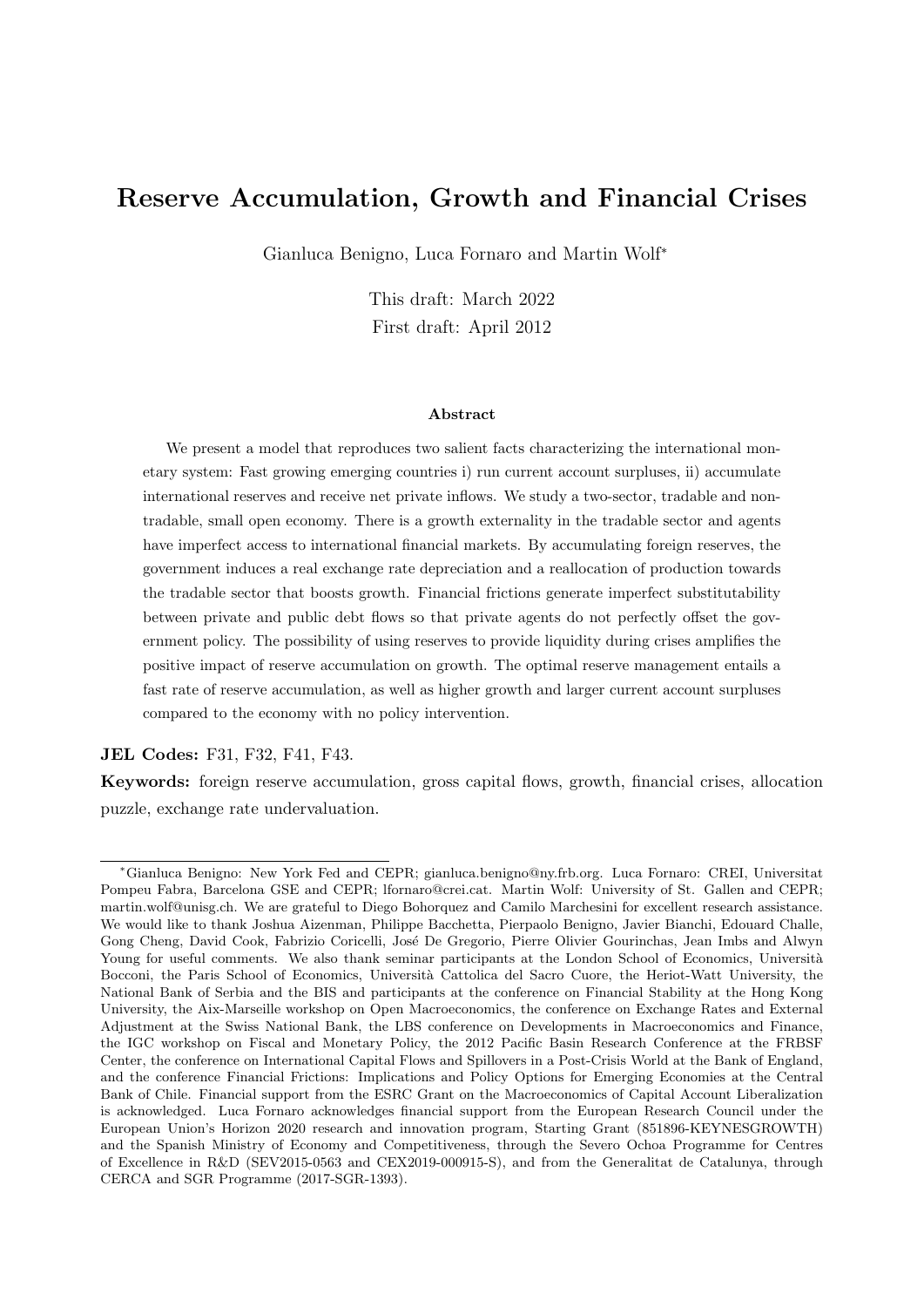## 1 Introduction

One of the most spectacular recent trends in the international monetary system is the considerable built up of foreign exchange reserves by emerging countries, in particular East Asian economies and China. As shown by Figure [1a,](#page-2-0) the average reserves-to-GDP ratio in developing countries more than doubled between [1](#page-1-0)980 and 2020, increasing from 8 to 21 percent.<sup>1</sup> The increase has been particularly marked in East Asia, where the average reserves-to-GDP ratio passed from 14 percent in 1980 to 52 percent in 2020.[2](#page-1-1)

The large accumulation of foreign reserves is not just interesting in itself, but it also represents a key element for understanding the direction and allocation of international capital flows among developing economies. As noticed by [Gourinchas and Jeanne](#page-29-0) [\(2013\)](#page-29-0), while the neoclassical growth model would suggest that capital should be directed towards those economies that experience faster productivity growth, in the data we observe that faster growing economies are associated with lower net capital inflows (Figure [1b\)](#page-2-1). Moreover, [Alfaro et al.](#page-27-0) [\(2014\)](#page-27-0) show that the positive correlation between current account surpluses and growth is purely driven by public flows, while private flows conform with the predictions of the neoclassical growth model. In fact, they find that the current account surpluses of fast growing economies are due to their policy of fast accumulation of international reserves (Figure [1c\)](#page-2-2), while current account deficits in countries that experienced dismal growth performances are driven by inflows of foreign aid.

Our main objective in this paper is to provide a framework that explains the joint behavior of private and public capital flows in fast growing emerging economies. We study a two-sector, tradable and non-tradable, small open economy. There are two key elements. First, firms in the tradable sector absorb foreign knowledge by importing intermediate inputs. This mechanism provides the source of growth in our economy, but its benefits are not internalized by individual firms since knowledge can be used freely by all the firms in the economy. Second, private agents have limited access to international financial markets and the economy is exposed to the risk of sudden stops in capital inflows.

The combination of growth externalities and financial frictions provides a powerful incentive for the government to accumulate reserves. First, we show that during tranquil times the government can use reserve accumulation to exploit the knowledge spillovers in the tradable sector. In fact, an increase in foreign exchange reserves leads to a real currency depreciation and to a reallocation of production toward the tradable sector. This stimulates the use of imported inputs, the absorption of foreign knowledge and productivity growth.

This mechanism is effective as long as there is imperfect substitutability between private and public flows. Indeed, in the neoclassical growth model the accumulation of international reserves would be offset by private capital inflows. Instead, in our framework the presence of financial

<span id="page-1-0"></span><sup>&</sup>lt;sup>1</sup>More specifically, the bulk of the growth in reserves occurred during the period 1980-2010. See [Ghosh et al.](#page-28-0) [\(2012\)](#page-28-0) for a discussion of the accumulation of reserves by developing countries over this period.

<span id="page-1-1"></span><sup>&</sup>lt;sup>2</sup>Developing countries refer to a sample of 65 developing economies. East Asia refers to the unweighted average of China, Hong Kong, Indonesia, South Korea, Malaysia, Philippines, Singapore and Thailand. All the data are from the World Bank Development Indicators and from the International Financial Statistics.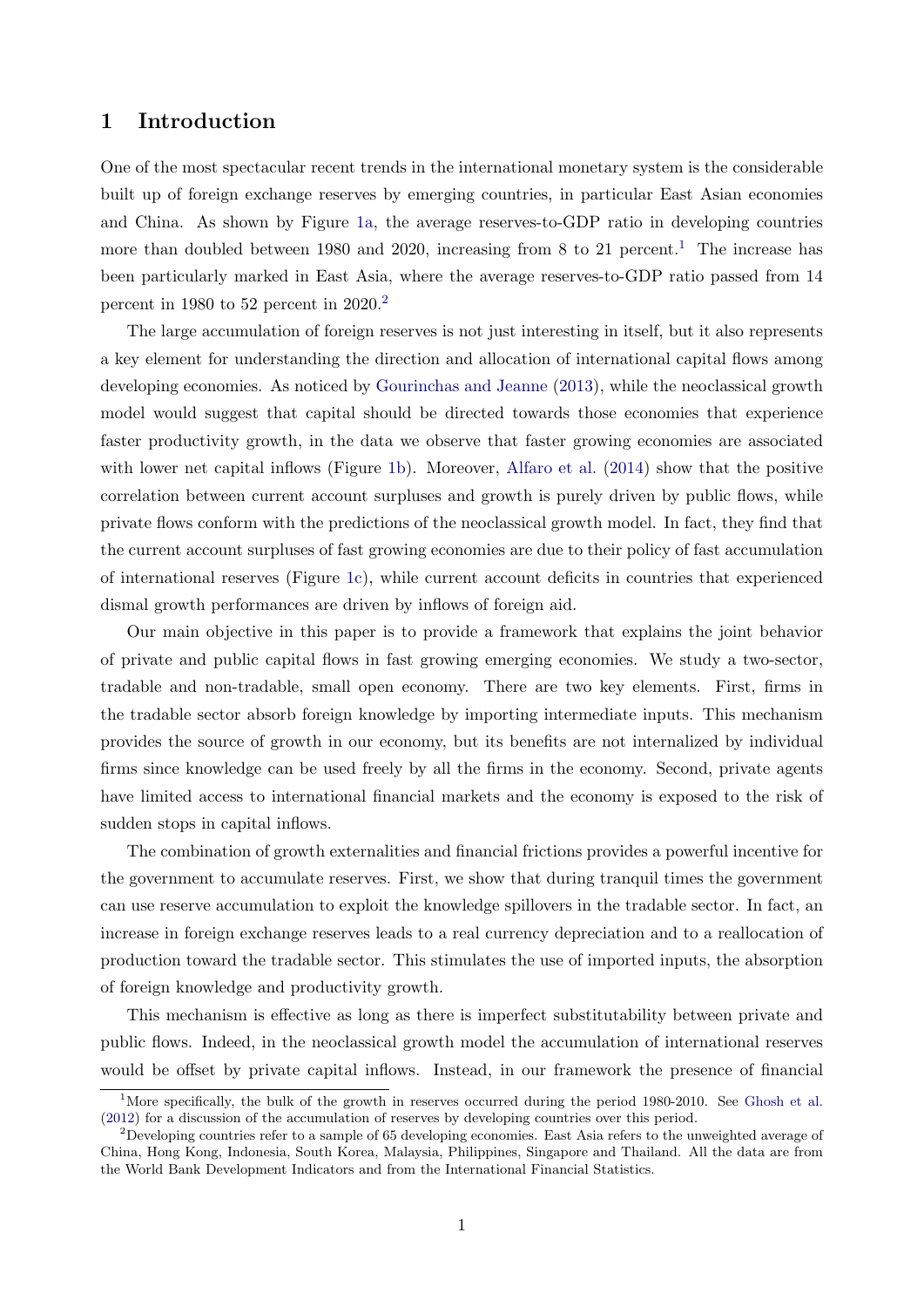<span id="page-2-1"></span><span id="page-2-0"></span>

(b) Average per capita GDP growth and average current account balances between 1980 and 2020

<span id="page-2-2"></span>

(c) Average per capita GDP growth and average reserve accumulation between 1980 and 2020

Figure 1: Motivating facts. Notes: the sample is composed of 65 developing countries. East Asia refers to the unweighted average of China, Hong Kong, Indonesia, South Korea, Malaysia, Philippines, Singapore and Thailand. Data are from the World Bank Development Indicators and from the International Financial Statistics.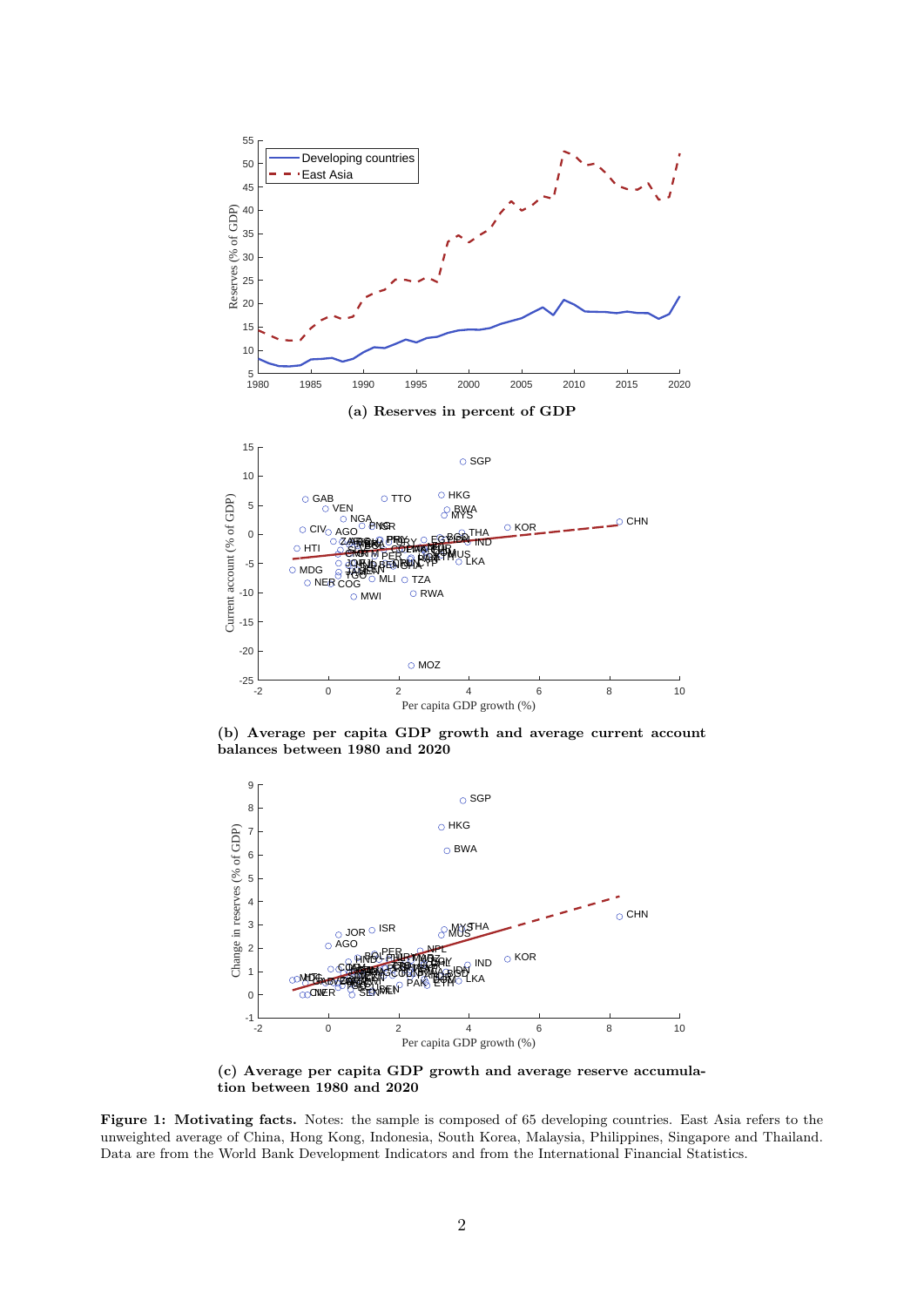frictions limits the ability of private agents to accumulate debt in response to an increase in the stock of reserves by the government. Hence, while the economy as a whole runs a current account surplus and gathers foreign reserves, the private sector accumulates foreign liabilities, consistent with the empirical findings of [Alfaro et al.](#page-27-0) [\(2014\)](#page-27-0).

Second, we show that the presence of knowledge externalities provides an incentive for the government to use reserves during financial crises, in order to counteract the loss of access to private credit by firms in the tradable sector. Indeed, our framework reproduces the pattern of gross capital flows observed by [Broner et al.](#page-28-1) [\(2013\)](#page-28-1) in emerging markets. During financial crises both gross inflows, in the form of private credit, and gross outflows, in the form of reserve accumulation, decrease, since the government uses its stock of reserves to provide loans to firms that have lost access to foreign financing. Through this channel, reserve management positively affects growth by cushioning the impact of financial crises on output and productivity growth.

We then examine the normative implications of reserve accumulation. We first show that a social planner that is unconstrained in terms of policy tools would choose not to accumulate reserves but to rely on sectoral subsidies. We argue, similarly to what [Korinek and Serven](#page-29-1) [\(2016\)](#page-29-1) suggest, that in practice sectoral subsidies may conflict with WTO rules or other trade agreements. In this case, a policy of reserve accumulation can be used to circumvent these restrictions. We compute within a class of simple rules the optimal reserve policy and we find that, despite being a second-best policy tool, the welfare gains from optimal reserve management may be potentially significant. As an example, in an illustrative numerical exercise, we find that the gains from public intervention in capital flows for a country that is opening itself to international capital markets are in the order of a 1 percent permanent increase in consumption. Moreover, we find that the bulk of these welfare gains comes from the use of reserves during financial crises.[3](#page-3-0)

The rest of the paper is structured as follows. We start by discussing our key assumptions and the related literature. Then, in section 2 we introduce the framework. Section 3 presents the social planning allocation and discusses the political barriers that may prevent a government from implementing the first best through sectoral subsidies. Section 4 provides intuition about the effect of reserve management. Section 5 presents the results of our policy experiment on financial liberalization and discusses the welfare gains from implementing the optimal reserve policy. Section 6 concludes.

Discussion of key elements. Our theory rests on two key elements: the existence of knowledge spillovers in the tradable sector and the limited and intermittent access to international credit markets. Here we discuss the empirical evidence that underpins these assumptions.

We study an economy that grows by absorbing foreign knowledge. The existence of international

<span id="page-3-0"></span><sup>&</sup>lt;sup>3</sup>In a previous version of this work, we extend our baseline model to allow for inflows of foreign aid. We model foreign aid as public loans provided to the government by foreign institutions. We show that this extension also rationalizes the negative relationship between inflows of foreign aid and growth observed in low income countries [\(Rajan and Subramanian,](#page-29-2) [2011\)](#page-29-2). In particular, inflows of foreign aid lead to an appreciated real exchange rate, less productive resources in the tradable sector and slower accumulation of knowledge and growth, in the spirit of the resource curse literature.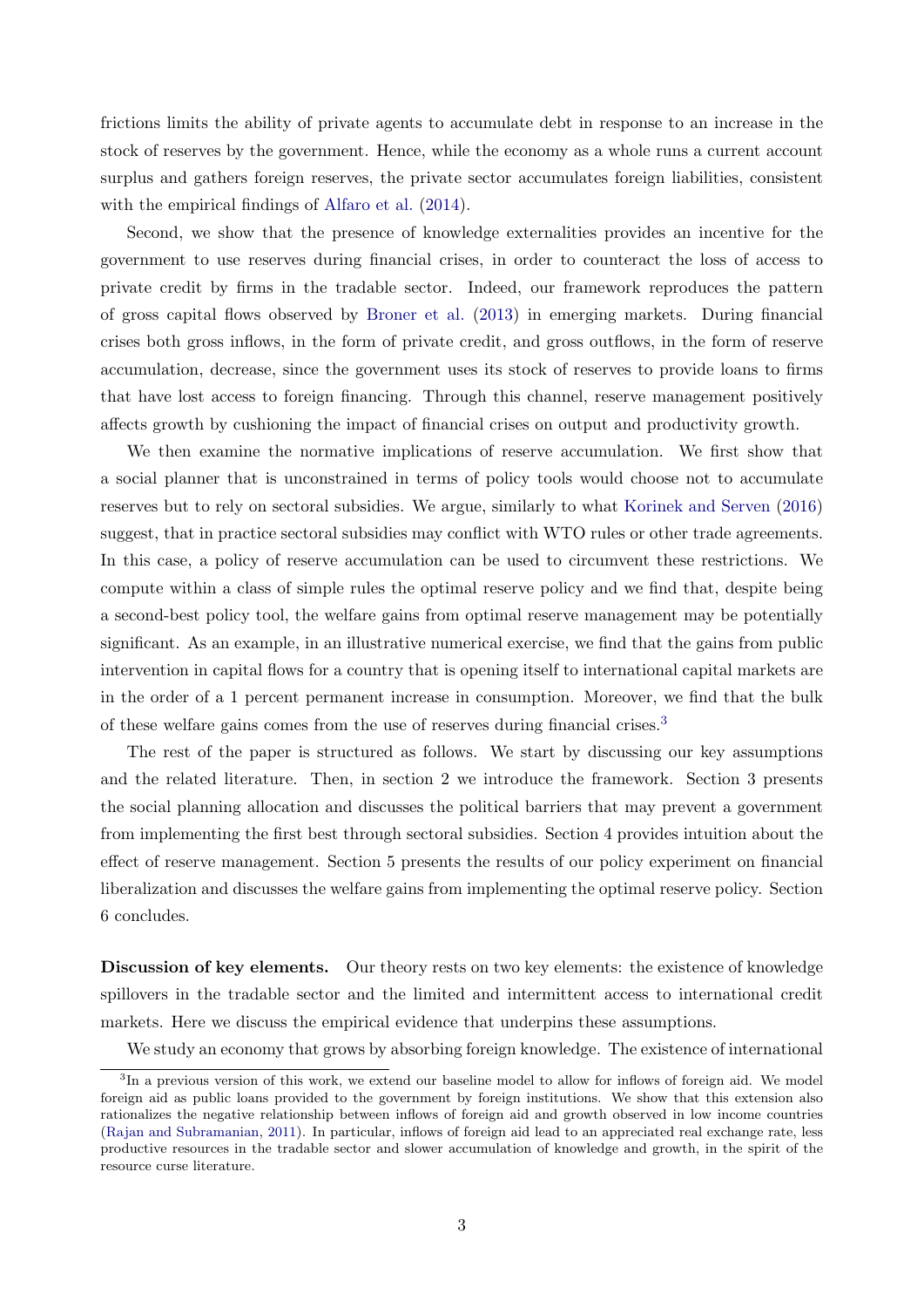knowledge spillovers is well established in the literature on global growth. The foundations for the theoretical study of cross-country knowledge flows were laid down by [Grossman and Helpman](#page-29-3) [\(1991\)](#page-29-3), while [Klenow and Rodriguez-Clare](#page-29-4) [\(2005\)](#page-29-4) stress how a model of the world economy has to feature international knowledge spillovers in order to be consistent with the growth patterns observed in the data.

There is also a sizable literature emphasizing the role of trade in facilitating the transmission of knowledge across borders. The idea is that in order to have access to the international pool of knowledge a country has to import foreign products or export to foreign markets. We choose to focus on the transmission of knowledge through the imports of intermediate inputs because we feel that this is the channel for which more empirical evidence is available. Our starting point is the empirical analysis of [Coe et al.](#page-28-2) [\(1997\)](#page-28-2). They find that imports of capital goods and materials represent a key channel through which discoveries made in developed countries spill over to developing economies. Subsequent research, surveyed by [Keller](#page-29-5) [\(2004\)](#page-29-5), has confirmed the significant role of imports in the process of international knowledge diffusion. More recently, plant-level evidence on the positive impact of imports of intermediate goods on productivity has emerged. For instance, [Amiti and Konings](#page-27-1) [\(2007\)](#page-27-1) using Indonesian plant-level data find a positive effect on productivity from a decrease in tariffs on intermediate inputs.

Another line of research has tried to identify a positive effect on productivity from exporting. This may happen, for example, if exporting allows firms to become familiar with foreign technologies that increase their productivity, the so called learning-by-exporting effect. Isolating this effect is hard, because the most productive firms tend to self-select themselves into the export sector. Despite this difficulty, some firm-level evidence in support of learning-by-exporting effects has been find by [Blalock and Gertler](#page-28-3) [\(2004\)](#page-28-3), using Indonesian data, and by [Park et al.](#page-29-6) [\(2010\)](#page-29-6), who use data from Chinese firms. Importantly, our qualitative results would carry through in a model in which firms absorb foreign technology by exporting, rather than by importing intermediate inputs.<sup>[4](#page-4-0)</sup>

In our model productivity growth through the absorption of foreign knowledge is present only in the tradable sector. We make this stark assumption to simplify the exposition, but our qualitative results would remain in a setting in which knowledge spillovers are stronger in the tradable sectors compared to the non-tradable ones. [Rodrik](#page-30-0) [\(2008\)](#page-30-0) provides some indirect evidence consistent with this assumption. He finds that real exchange rate depreciations stimulate growth in developing countries and that this effect is increasing in the size of the tradable sector. In addition, [Rodrik](#page-30-1) [\(2013\)](#page-30-1) considers cross-country convergence in productivity at the industry level and finds that this is restricted to the manufacturing sectors. This finding is consistent with the idea that international knowledge spillovers are confined to, or at least more intense in, the manufacturing sectors. Since manufacturing represents the bulk of the sectors producing tradable goods, Rodrik's finding lends support to our assumption that knowledge spillovers are more important in the tradable sectors.

<span id="page-4-0"></span><sup>4</sup>There is a long-standing tradition in the growth literature that emphasizes the role of learning-by-doing effects. This literature, that dates back to [Arrow](#page-27-2) [\(1962\)](#page-27-2), sees the accumulation of knowledge as a by product of the production process. [Krugman](#page-29-7) [\(1987\)](#page-29-7) and [Young](#page-30-2) [\(1991\)](#page-30-2) are early studies of learning-by-doing effects in open economy models. Our qualitative results would hold in a model in which learning-by-doing is the engine of growth, as long as learningby-doing effects are stronger in the tradable sector and not fully internalized by firms.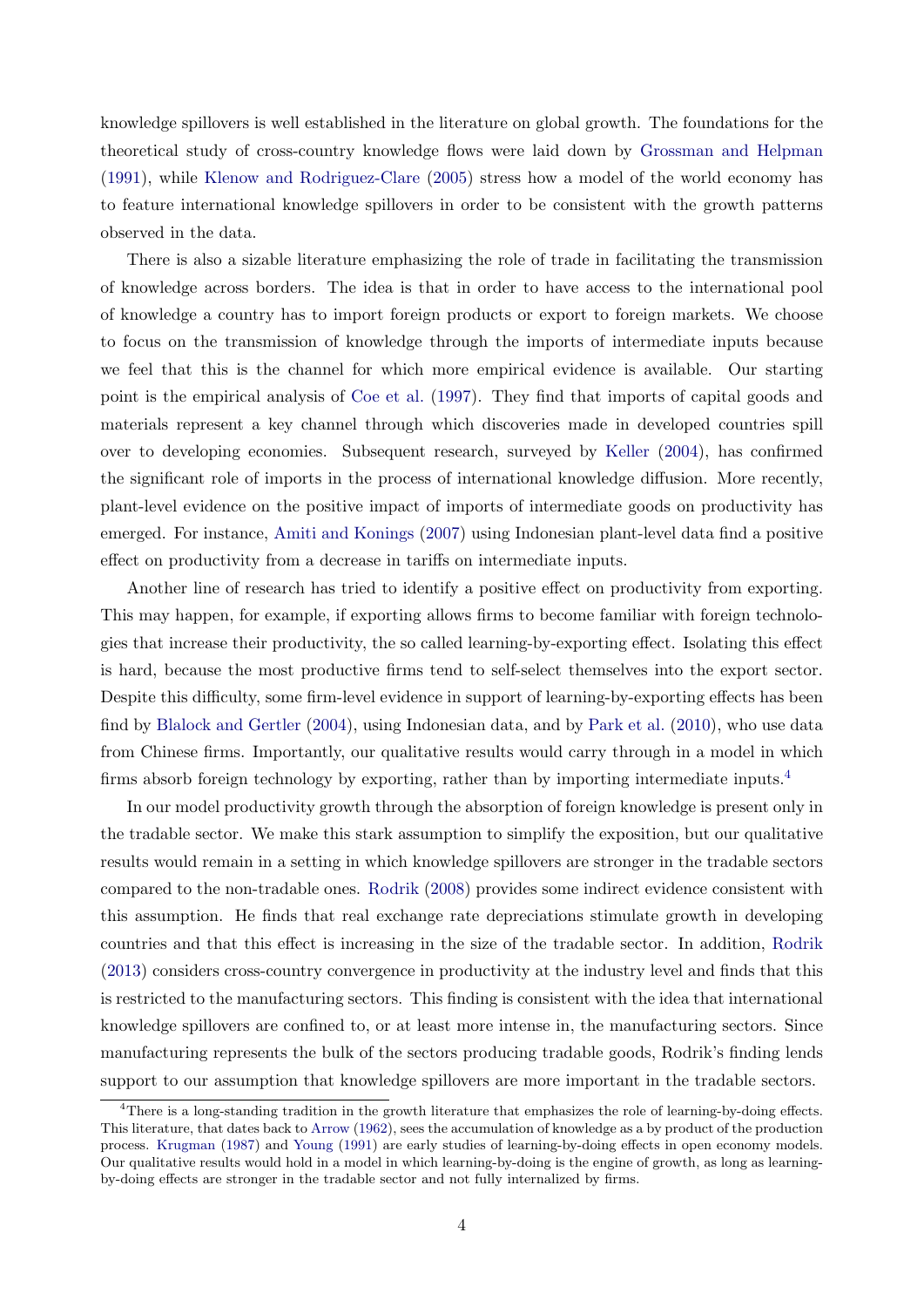Finally, in our model knowledge is a non-excludable good, and hence it can be used freely by any firm in the economy. We still lack a good empirical understanding of the extent to which knowledge can be appropriated by individual firms. However, it seems reasonable to assume that, at least partly, the knowledge accumulated inside a firm can spill over to other firms.<sup>[5](#page-5-0)</sup> For example, this may happen trough imitation or through the hiring of workers that embody the technical knowledge developed in a rival firm. Indeed, the assumption that knowledge is only partially excludable is a feature of the most influential endogenous growth frameworks, such as the models developed by [Romer](#page-30-3) [\(1986\)](#page-30-3), [Romer](#page-30-4) [\(1990\)](#page-30-4) , [Grossman and Helpman](#page-29-3) [\(1991\)](#page-29-3) and [Aghion and Howitt](#page-27-3) [\(1992\)](#page-27-3). It is important to stress that, while we assume that knowledge is a completely non-excludable good, the mechanism that we describe would still hold in a framework in which knowledge is partially excludable.

We now turn to our assumptions about financial markets. We consider an economy that periodically sees its access to international credit markets curtailed. This assumption is meant to capture the sudden stop episodes, that is periods in which capital inflows are severely reduced, experienced by many emerging countries. These episodes are often associated with banking crises and deep recessions. In our model, sudden stops have a negative impact on production because they interfere with firms' ability to secure trade credit and hence to satisfy their demand for imported inputs. [Mendoza](#page-29-8) [\(2010\)](#page-29-8) shows that a model with this feature is able to capture the behavior of measured TFP around sudden stop episodes. Moreover, [Mendoza and Yue](#page-29-9) [\(2012\)](#page-29-9) provide empirical evidence on the fall in the use of imported inputs around crisis episodes culminating in a sovereign default. Our specification of financial frictions also allows us to capture the negative long run impact of crises on growth highlighted by the empirical analysis of [Cerra and Saxena](#page-28-4) [\(2008\)](#page-28-4).

During financial crises the government can use its stock of foreign exchange reserves to provide trade credit to firms, so as to help firms to overcome the loss of access to foreign financing. Central banks in emerging countries often use reserves to provide dollar loans to banks to avoid disruptions in trade credit during sudden stops. For instance, this was the case in Korea and Indonesia during the 1997 Asian Crisis and in Brazil in 2002-2003.[6](#page-5-1) More recently, several emerging countries used reserves to contain disruptions in trade credit following the 2008 financial crisis.[7](#page-5-2) More broadly, our model captures the positive impact of active reserve management on output during financial crises. [Dominguez et al.](#page-28-5) [\(2012\)](#page-28-5) show how emerging countries used their stock of reserves to mitigate the fall in output in the aftermath of the 2008 financial crisis.

<span id="page-5-0"></span><sup>&</sup>lt;sup>5</sup>See [Bloom et al.](#page-28-6) [\(2013\)](#page-28-6) for empirical evidence showing the existence of substantial technology spillovers among US firms.

<span id="page-5-1"></span><sup>&</sup>lt;sup>6</sup>[Ronci and Wang](#page-30-5) [\(2006\)](#page-30-5) describe central banks' interventions to finance trade credit during these episodes. In 1997, the Bank of Korea used 2.3 billion dollars from its stock of reserves to provide loans to banks to finance imports of raw materials and purchase export bills of exchange from exporters. In Indonesia the central bank deposited 1 billion dollars of its international reserves in 12 foreign banks as a guarantee to letters of credit issued by Indonesian banks for the financing of imports by export-oriented firms. Finally, in Brazil the central bank provided 1.8 billion dollars between August 2002 and early 2003 to banks to meet demand for export finance.

<span id="page-5-2"></span><sup>7</sup>See [Chauffour and Farole](#page-28-7) [\(2009\)](#page-28-7).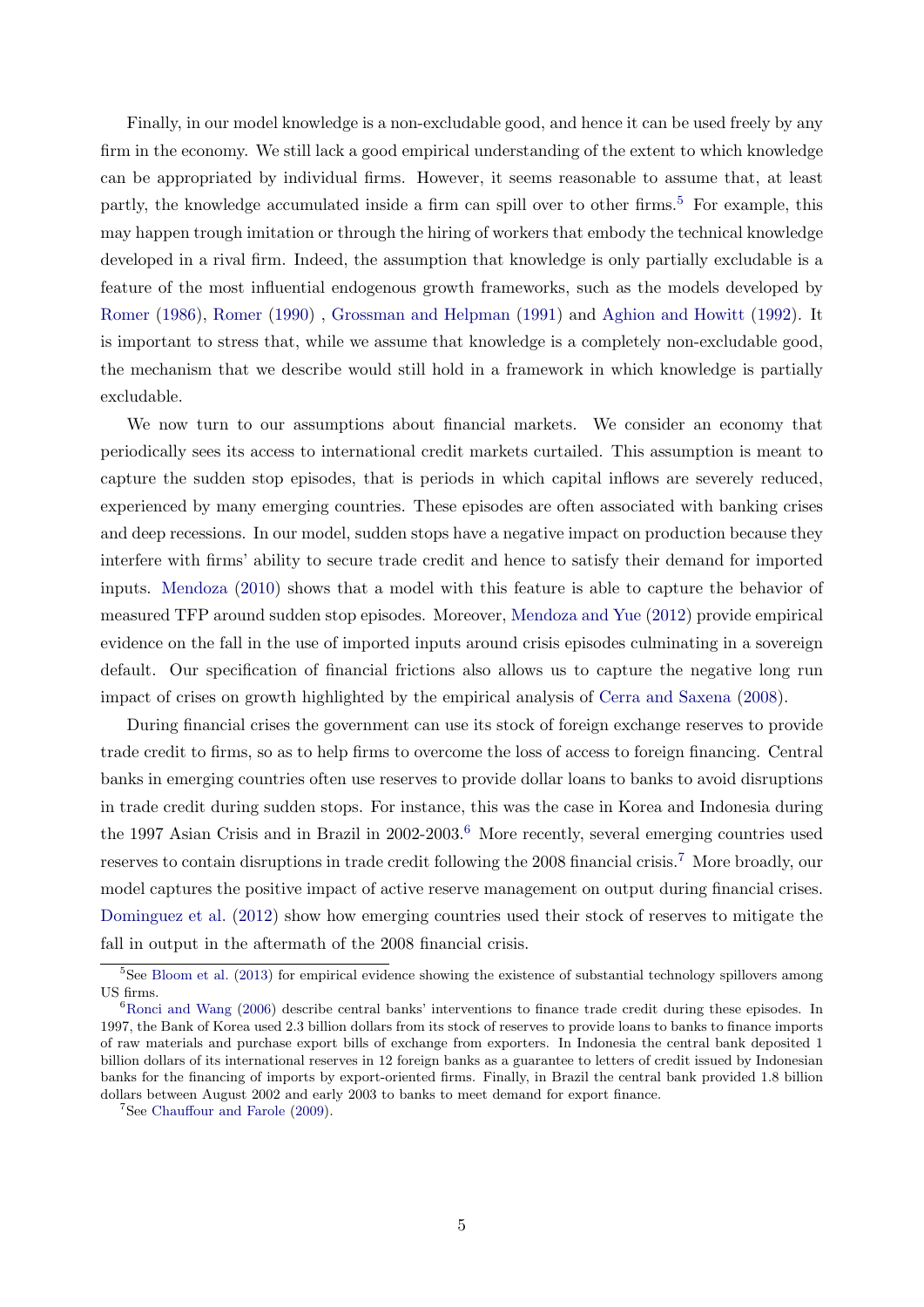Related literature. This paper is related to several strands of the literature. Our framework provides a plausible explanation for the negative correlation between productivity growth and capital inflows in developing countries observed by [Prasad et al.](#page-29-10) [\(2007\)](#page-29-10), [Gourinchas and Jeanne](#page-29-0) [\(2013\)](#page-29-0) and [Alfaro et al.](#page-27-0) [\(2014\)](#page-27-0). [Gourinchas and Jeanne](#page-29-0) [\(2013\)](#page-29-0) and [Alfaro et al.](#page-27-0) [\(2014\)](#page-27-0) find that the current account surpluses observed in fast growing developing economies is driven by their policy of reserve accumulation and this motivates our focus on foreign exchange reserves. The central role of government intervention in shaping capital flows to developing countries relates our paper to the so-called "Bretton Woods 2" perspective on the international monetary system of [Dooley](#page-28-8) [et al.](#page-28-8) [\(2003\)](#page-28-8), according to which the large accumulation of international reserves by the public sector in emerging economies is part of an export-led growth strategy. Our paper is also related to [Rodrik](#page-30-0) [\(2008\)](#page-30-0), who provides empirical evidence in favor of a causal link from real exchange rate undervaluation to growth.

From a theoretical perspective, our paper is connected to the growing literature providing formal models that reproduce the negative correlation between growth and capital inflows characterizing developing countries. Examples include [Aghion et al.](#page-27-4) [\(2016\)](#page-27-4), [Angeletos and Panousi](#page-27-5) [\(2011\)](#page-27-5), [Broner](#page-28-9) [and Ventura](#page-28-9) [\(2016\)](#page-28-9) and [Sandri](#page-30-6) [\(2014\)](#page-30-6). These papers all focus on private capital flows, while in our model the negative correlation between growth and capital inflows is driven by reserve accumulation by the public sector. [Aguiar and Amador](#page-27-6) [\(2011\)](#page-27-6) provide a model in which public flows may generate a negative correlation between growth and capital inflows, but the mechanism that they emphasize is different from ours. In fact, in their model the government decreases its stock of foreign debt in order to credibly restrain from expropriating the return from private investment, thus stimulating investment and growth. In contrast, in our framework reserve accumulation by the public sector shifts productive resources toward the tradable sector in order to exploit the knowledge spillovers coming from the imports of foreign capital goods.

Our paper is also related to the literature examining the determinants of reserve accumulation in emerging markets. [Aizenman and Lee](#page-27-7) [\(2007\)](#page-27-7) and [Korinek and Serven](#page-29-1) [\(2016\)](#page-29-1) emphasize the link between reserve accumulation and growth externalities, while [Durdu et al.](#page-28-10) [\(2009\)](#page-28-10) and [Jeanne and](#page-29-11) Rancière [\(2011\)](#page-29-11) focus on the precautionary motive of holding international reserves. In [Bianchi](#page-27-8) [et al.](#page-27-8) [\(2018\)](#page-27-8) reserves are used as a buffer against rollover risk. [Bacchetta et al.](#page-27-9) [\(2013\)](#page-27-9) suggest that the accumulation of foreign reserves can be used to supply saving instruments to domestic agents when domestic financial markets are imperfect and private agents have limited access to foreign credit. Our framework encompasses the first two approaches and differs critically from the existing literature in the modeling of public versus private capital flows.

## 2 Model

We consider an infinite-horizon small open economy. Time is discrete and indexed by  $t$ . The economy is populated by a large number of households and of firms. Firms are owned by the households and produce tradable and non-tradable consumption goods. Moreover, firms producing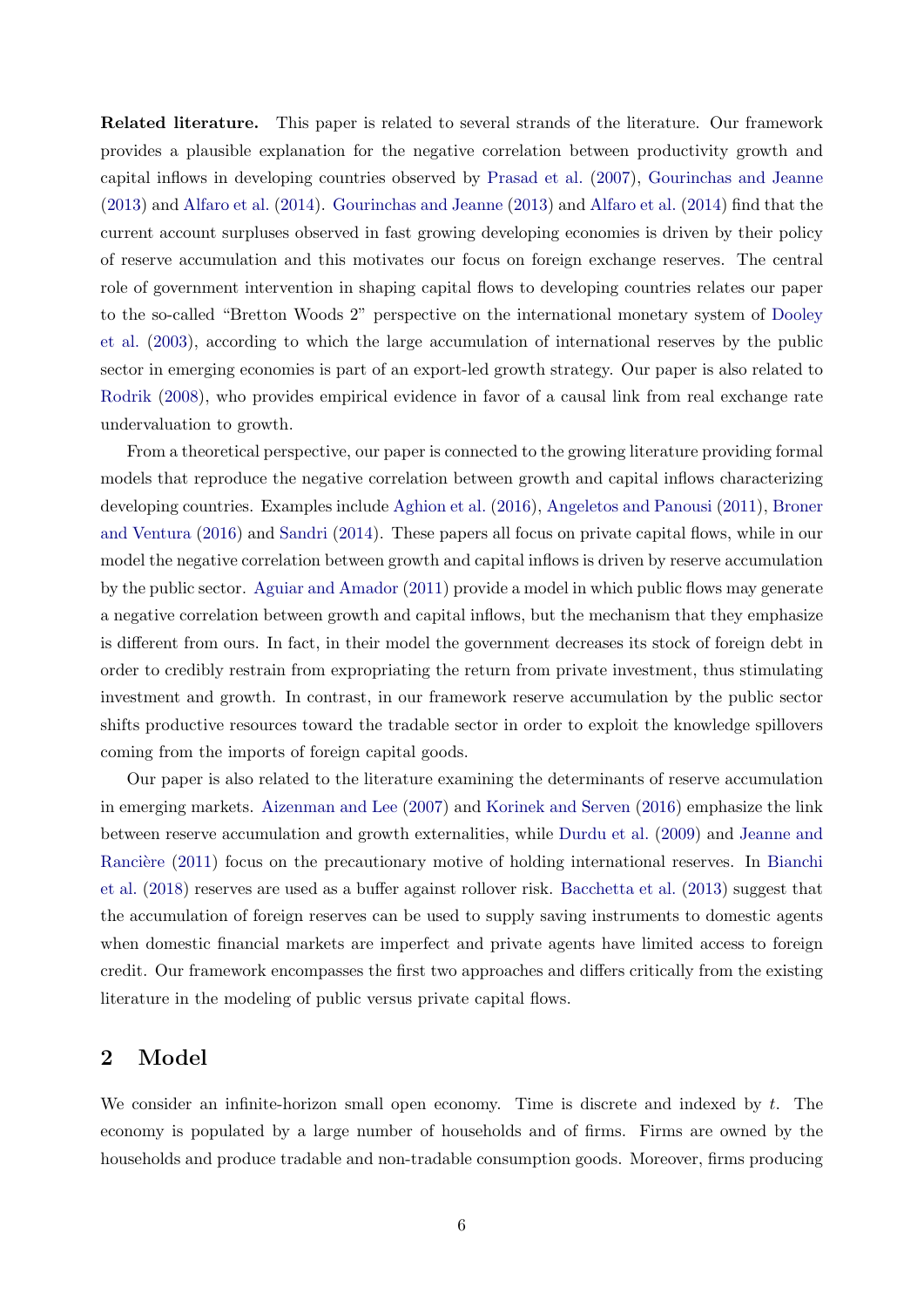the tradable good engage in financial transactions with foreign investors. There is also a government that manages foreign exchange reserves.

#### 2.1 Households

The representative household derives utility from consumption and supplies inelastically one unit of labor each period. The household's lifetime expected utility is given by

<span id="page-7-0"></span>
$$
E_0 \left[ \sum_{t=0}^{\infty} \beta^t \frac{C_t^{1-\gamma}}{1-\gamma} \right].
$$
 (1)

In this expression,  $E_t[\cdot]$  is the expectation operator conditional on information available at time t,  $\beta$  < 1 is the subjective discount factor,  $\gamma > 0$  is the coefficient of relative risk aversion and  $C_t$ denotes a composite consumption good.  $C_t$  is defined as a Cobb-Douglas aggregator of tradable  $C_t^T$  and non-tradable  $C_t^N$  consumption goods

<span id="page-7-4"></span>
$$
C_t = \left(C_t^T\right)^{\omega} \left(C_t^N\right)^{1-\omega},\tag{2}
$$

where  $0 < \omega < 1$  denotes the share of expenditure in consumption that the household allocates to the tradable good.

Each period the household faces the following flow budget constraint

<span id="page-7-1"></span>
$$
C_t^T + P_t^N C_t^N = W_t + \Pi_t^T + \Pi_t^N.
$$
\n(3)

The budget constraint is expressed in units of the tradable good. The left-hand side represents the household's expenditure. We define  $P_t^N$  as the relative price of the non-tradable good in terms of the tradable good, so  $C_t^T + P_t^N C_t^N$  is the household's consumption expenditure expressed in units of the tradable good. The right-hand side represents the income of the household.  $W_t$  denotes the household's labor income.  $\Pi_t^T$  and  $\Pi_t^N$  are the dividends that the household receives from firms operating respectively in the tradable and in the non-tradable sector. For simplicity, we have assumed that domestic households do not trade directly with foreign investors. As we will see below, households can access international financial markets indirectly through their ownership of firms.

Each period the representative household chooses  $C_t^T$  and  $C_t^N$  to maximize expected utility [\(1\)](#page-7-0) subject to the budget constraint ( [3\)](#page-7-1). The first order conditions are

<span id="page-7-2"></span>
$$
\frac{\omega C_t^{1-\gamma}}{C_t^T} = \lambda_t \tag{4}
$$

<span id="page-7-3"></span>
$$
\frac{(1-\omega)C_t^{1-\gamma}}{C_t^N} = \lambda_t P_t^N,\tag{5}
$$

where  $\lambda_t$  denotes the Lagrange multiplier on the budget constraint, or the household's marginal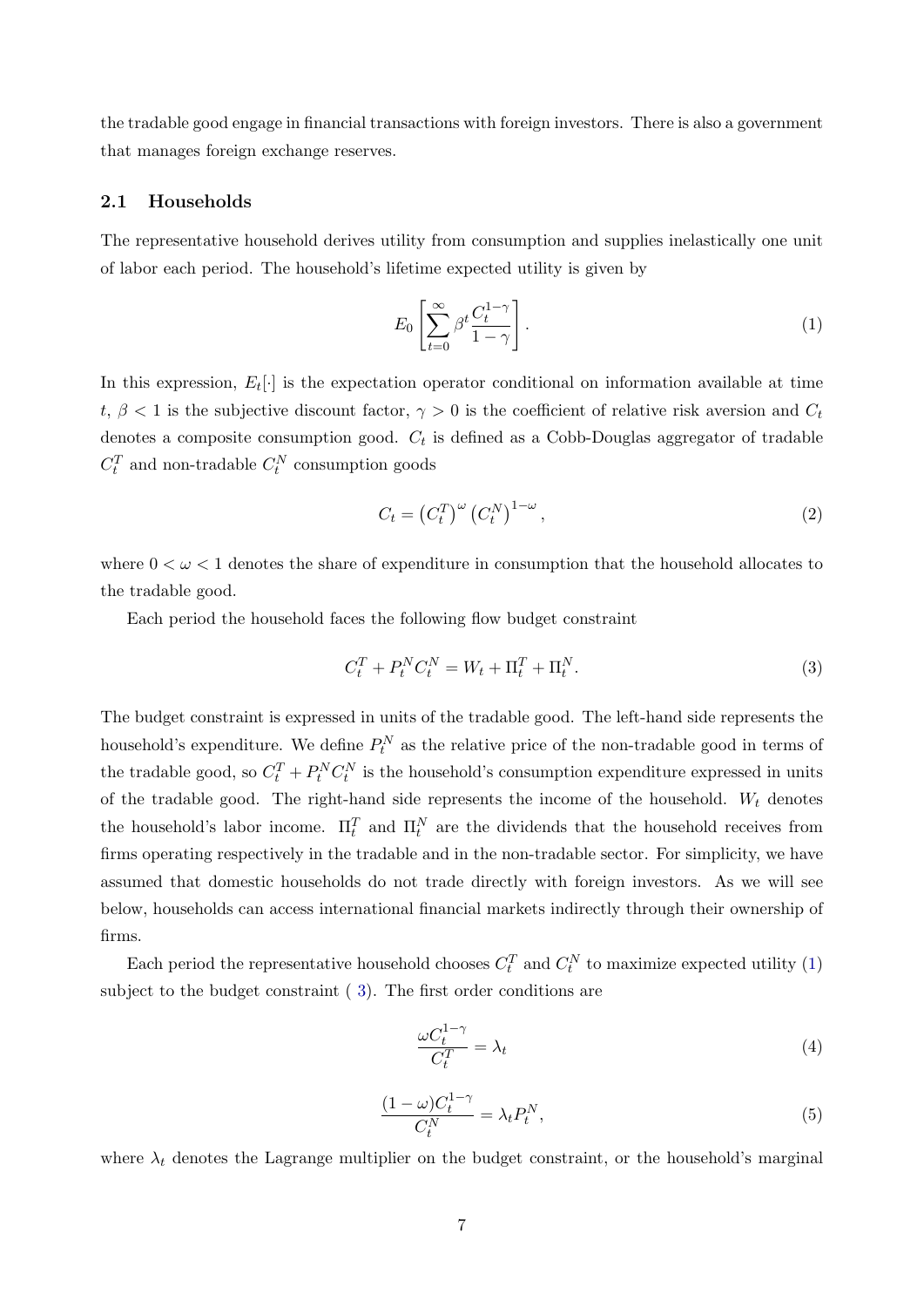utility of wealth. By combining  $(4)$  and  $(5)$ , we obtain the standard intratemporal equilibrium condition that links the relative price of non-tradable goods to the marginal rate of substitution between tradable and non-tradable goods

<span id="page-8-3"></span>
$$
P_t^N = \frac{1 - \omega}{\omega} \frac{C_t^T}{C_t^N}.
$$
\n
$$
\tag{6}
$$

According to this expression,  $P_t^N$  is increasing in  $C_t^T$  and decreasing in  $C_t^N$ . In what follows we will use  $P_t^N$  as a proxy for the real exchange rate.

#### 2.2 Firms in the tradable sector

The tradable sector is meant to capture a modern sector characterized by dynamic productivity gains and open to financial transactions with foreign investors. Firms in the tradable sector produce using labor  $L_t^T$ , an imported intermediate input  $M_t$  and the stock of accumulated knowledge  $X_t$ , according to the production function

<span id="page-8-2"></span>
$$
Y_t^T = \left(X_t L_t^T\right)^{\alpha_T} M_t^{1-\alpha_T},\tag{7}
$$

where  $Y_t^T$  is the amount of tradable goods produced in period t and  $0 < \alpha_T < 1$  is the labor share in gross output in the tradable sector. Knowledge is non-rival and can be freely used by firms producing tradable goods.

Firms in the tradable sector have access to international credit markets. First, they can trade in a non-contingent risk-free bond denominated in units of tradable goods that pays a fixed gross interest rate  $R$ . At the end of the period the representative firm distributes to the households the dividends

<span id="page-8-1"></span>
$$
\Pi_t^T = Y_t^T - W_t L_t^T - P^M M_t - B_{t+1} + R B_t - T_t.
$$
\n(8)

In this expression  $B_t$  denotes the firm's holding of foreign bonds at the start of period t. When  $B_t < 0$  the firm is a borrower. W<sub>t</sub> is the wage paid to workers in the tradable sector,  $P^M$  is the price of the imported input and  $T_t$  are lump-sum taxes paid to the government.<sup>[8](#page-8-0)</sup>

Second, firms in the tradable sector are subject to a working capital constraint. A fraction  $\phi$  of the intermediate inputs has to be paid at the beginning of the period and requires working capital financing. To finance their working capital, firms have access to intraperiod loan contracts. Under these contracts, the funds borrowed by firms at the start of the period have to be repaid at the end of the same period. We assume that the interest rate charged on intraperiod loans is equal to zero. The domestic government provides an amount  $D_t$  of working capital loans. The remaining part  $\phi P^{M} M_{t} - D_{t}$  has to be covered using intraperiod loans from foreign investors.

In addition, we introduce financial frictions by assuming that at the end of the period each firm can choose to default on its debts toward international investors. In case of default international

<span id="page-8-0"></span><sup>8</sup>The assumption that taxes are paid by firms in the tradable sector, rather than by households, is made to simplify the exposition and it does not affect our results.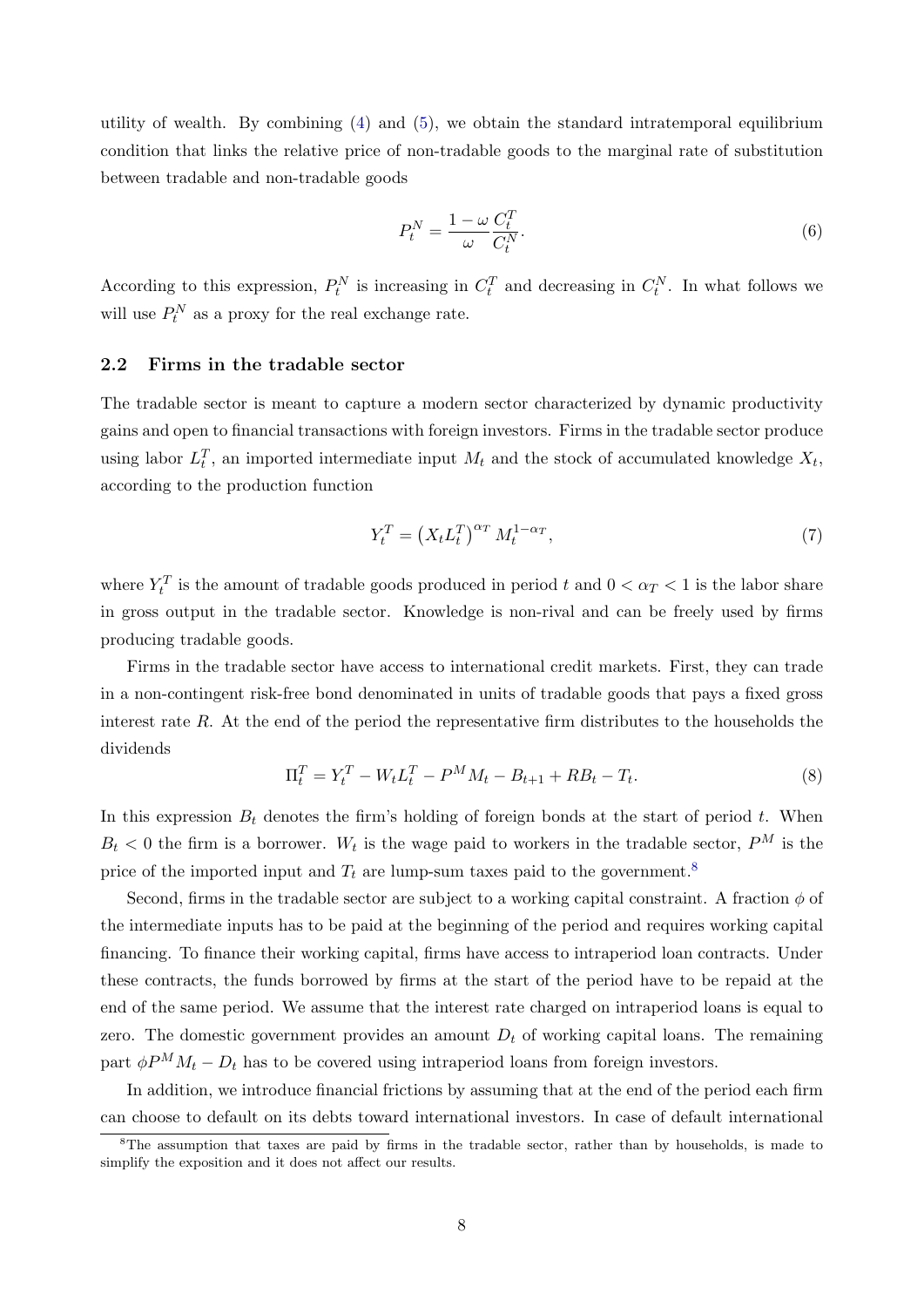investors are able to collect an amount of tradable goods equal to  $\kappa_t X_t$ .<sup>[9](#page-9-0)</sup> To prevent defaults, international investors impose on domestic firms the borrowing constraint

<span id="page-9-1"></span>
$$
\phi P^M M_t - D_t - R B_t \le \kappa_t X_t,\tag{9}
$$

where  $\kappa_t$  measures the tightness of the borrowing constraint. On the left-hand side, we have the net liabilities of the firm at the beginning of period t. Notice that both the intertemporal loans and the loans used to finance the working capital expenses enter the constraint. We introduce credit shocks in the model by assuming that the parameter  $\kappa_t$  is stochastic. In what follows we refer to a financial crisis as a period in which the borrowing constraint [\(9\)](#page-9-1) holds with equality. Moreover, in order to maintain intertemporal debt risk free, foreign investors impose the intertemporal borrowing constraint

<span id="page-9-3"></span>
$$
-RB_{t+1} \le \min_t \{ \kappa_{t+1} X_{t+1} \},\tag{10}
$$

where  $min_t\{\kappa_{t+1}X_{t+1}\}\)$  denotes the smallest possible realization of  $\kappa_{t+1}X_{t+1}$  conditional on the information available at time  $t$ . These two borrowing constraints guarantee that the intertemporal debt taken by firms in period t is sufficiently small so that default never occurs in period  $t + 1$ .<sup>[10](#page-9-2)</sup>

Each period the representative firm chooses  $L_t^T$ ,  $M_t$  and  $B_{t+1}$  to maximize its expected stream of dividends discounted by the households' marginal utility of wealth

$$
E_0 \left[ \sum_{t=0}^{\infty} \beta^t \lambda_t \Pi_t^T \right], \tag{11}
$$

subject to the borrowing constraints [\(9\)](#page-9-1) and [\(10\)](#page-9-3). The optimality conditions are given by

<span id="page-9-4"></span>
$$
\alpha T Y_t^T = W_t L_t^T \tag{12}
$$

<span id="page-9-5"></span>
$$
(1 - \alpha_T)Y_t^T = P^M M_t \left( 1 + \phi \frac{\mu_t}{\lambda_t} \right) \tag{13}
$$

<span id="page-9-6"></span>
$$
\lambda_t = \beta RE_t \left[ \lambda_{t+1} + \mu_{t+1} \right] + \nu_t \tag{14}
$$

<span id="page-9-7"></span>
$$
\mu_t \left( \phi P^M M_t - D_t - R B_t - \kappa_t X_t \right) = 0, \quad \mu_t \ge 0,
$$
\n(15)

<span id="page-9-8"></span>
$$
\nu_t \left( -RB_{t+1} - \min_t \{ \kappa_{t+1} X_{t+1} \} \right) = 0, \quad \nu_t \ge 0,
$$
\n(16)

where  $\mu_t$  and  $\nu_t$  denote respectively the multipliers on the borrowing constraints [\(9\)](#page-9-1) and [\(10\)](#page-9-3). Equation [\(12\)](#page-9-4) represents the optimal demand for labor, which implies equality between the marginal product of labor and the wage. The optimal demand for imported inputs is given by equation [\(13\)](#page-9-5).

<span id="page-9-0"></span><sup>&</sup>lt;sup>9</sup>The presence of the term  $X_t$  in the borrowing constraint ensures the existence of a balanced growth path. One way to interpret this constraint is that firms' debt cannot exceed a fraction  $\kappa_t$  of their trend output. As we will see, in fact,  $X_t$  determines the trend growth rate of output of tradable goods. Alternatively, we could assume that investors can recover a fraction of the output produced by the firm. However, this alternative formulation would complicate the derivation of a numerical solution, without adding significant insights to our analysis.

<span id="page-9-2"></span><sup>&</sup>lt;sup>10</sup>To see the role of constraint [\(10\)](#page-9-3), consider that  $\phi P^M M_{t+1} - D_{t+1} \geq 0$ , since the loan given by the government to firms cannot be bigger than their working capital requirement. It follows that if  $(10)$  is violated in period t then there is a positive probability that constraint  $(9)$  will be violated in period  $t + 1$ , and so that firms will default.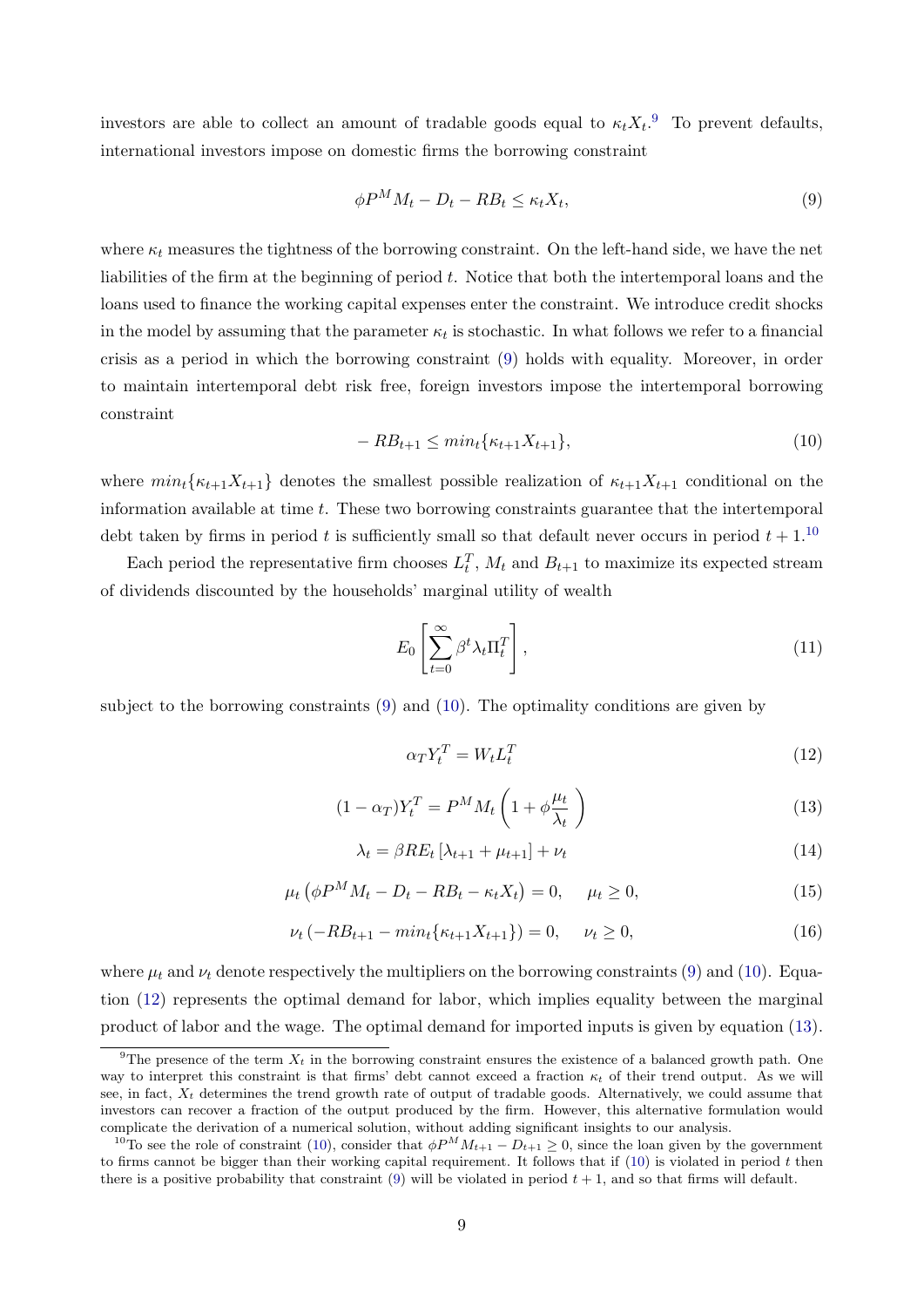When the borrowing constraint [\(9\)](#page-9-1) is not binding ( $\mu_t = 0$ ), the marginal product of the imported input is equated to its price. When the borrowing constraint [\(9\)](#page-9-1) is binding ( $\mu_t > 0$ ), firms are unable to purchase the desired amount of imported inputs. This shows up in the equation as an increase in the marginal cost of purchasing one unit of the imported input. Equation [\(14\)](#page-9-6) is the modified Euler equation for the case in which international borrowing might be constrained. The expectation of a future binding borrowing constraint has an effect similar to an increase in the cost of intertemporal debt that induces agents to decrease their borrowing. Finally, equations [\(15\)](#page-9-7) and [\(16\)](#page-9-8) are the complementary slackness conditions for the borrowing constraints.

#### 2.3 Knowledge accumulation

The stock of knowledge available to firms in the tradable sector evolves according to

<span id="page-10-3"></span>
$$
X_{t+1} = \psi X_t + M_t^{\xi} X_t^{1-\xi},\tag{17}
$$

where  $\psi \geq 0$  and  $0 \leq \xi \leq 1$ . This formulation captures the idea that imports of foreign capital goods represent an important transmission channel through which discoveries made in developed economies spill over to developing countries. As mentioned above, we assume that knowledge is a non-rival and non-excludable good. This, combined with the assumption of a large number of firms in the tradable sector, implies that firms do not internalize the impact of their actions on the evolution of the economy's stock of knowledge.

#### 2.4 Firms in the non-tradable sector

The non-tradable sector represents a traditional sector with stagnant productivity, closed to financial transactions with foreign investors. The non-tradable good is produced using labor, according to the production function  $Y_t^N = (L_t^N)^{\alpha_N}$ .  $Y_t^N$  is the output of the non-tradable good,  $L_t^N$  is the amount of labor employed and  $0 < \alpha_N < 1$  is the labor share in gross output in the non-tradable sector.<sup>[11](#page-10-0)</sup>

The dividends distributed by firms in the non-tradable sector can be written as

<span id="page-10-1"></span>
$$
\Pi_t^N = P_t^N Y_t^N - W_t L_t^N. \tag{18}
$$

In this expression we have used the fact that in equilibrium firms in both sectors produce and that this requires equalization between the wages offered in the two sectors. Profit maximization implies

<span id="page-10-2"></span>
$$
\alpha_N P_t^N L_t^{N\alpha_N - 1} = W_t. \tag{19}
$$

This equation represents the optimal demand for labor from firms in the non-tradable sector. Similar to firms in the tradable sector, firms in the non-tradable sector equate the marginal product

<span id="page-10-0"></span><sup>&</sup>lt;sup>11</sup>To ensure constant returns to scale in the production of non-tradable goods, we can assume that production is carried out using labor and land according to a constant-returns-to-scale Cobb-Douglas aggregator. The production function in the main text obtains if the supply of land is fixed and normalized to one.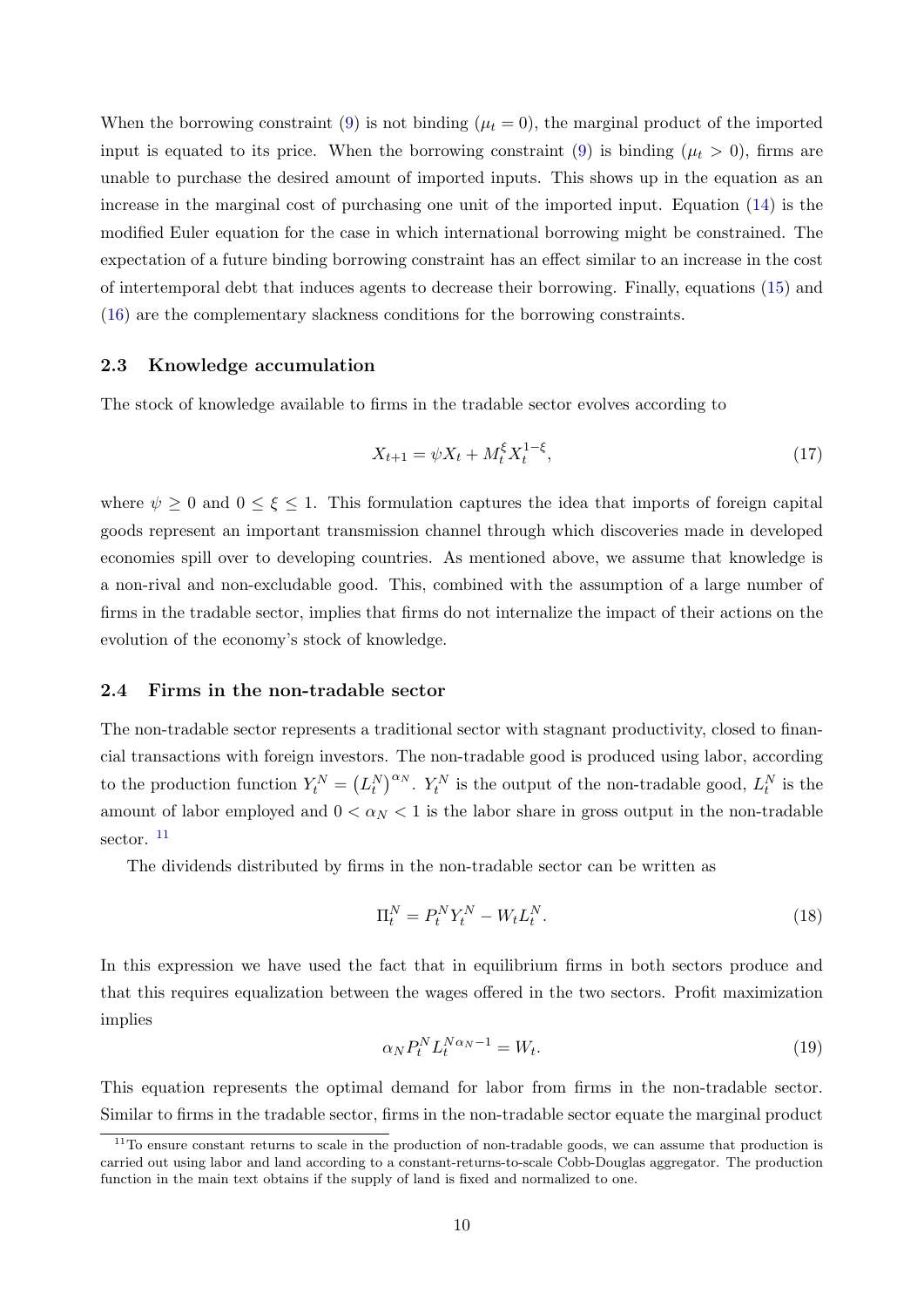of labor to the wage rate.

#### 2.5 Credit shocks

The only source of uncertainty in the model concerns  $\kappa_t$ , the parameter that governs the sum that foreign lenders can recover in case of default. Our aim is to model an economy in which tranquil times alternate with crises. The simplest way to capture this is to assume that  $\kappa_t$  can take two values,  $\kappa_H$  and  $\kappa_L$  with  $\kappa_H > \kappa_L$ . We will choose values for  $\kappa_H$  such that when  $\kappa_t = \kappa_H$  the borrowing constraint [\(9\)](#page-9-1) does not bind, while the value for  $\kappa_L$  will be such that when  $\kappa_t = \kappa_L$ the borrowing constraint may bind, depending on  $B_t$  and on the actions of the government. As mentioned above, we refer to a period in which the borrowing constraint binds as a financial crisis. Moreover, denoting by  $\rho_i$  for  $i = H, L$  the probability that  $\kappa_t = \kappa_i$  knowing that  $\kappa_{t-1} = \kappa_i$ , we will set  $\rho_H > 0.5$  so that crises are rare events and  $\rho_L > 1 - \rho_H$  so that crisis events have some persistence.

#### 2.6 Government

The government collects taxes from firms in the tradable sector  $T_t$ , provides working capital loans  $D_t$  to firms and trades in foreign exchange reserves  $FX_t$ <sup>[12](#page-11-0)</sup>

In the spirit of [Gertler and Karadi](#page-28-11) [\(2011\)](#page-28-11), we assume that lending from the government entails some efficiency losses. Specifically, we assume that in order to lend to firms a sum equal to  $D_t$  , the government has to employ an amount of tradable goods equal to  $D_t/(1 - \theta)$ , with  $0 \le \theta \le 1$ . Of this amount,  $D_t$  is repaid by firms to the government at the end of the period, while  $D_t\theta/(1-\theta)$  is lost during the intervention. Hence, the higher  $\theta$  is, the less efficient is the government in providing liquidity to firms.

We can then write the government budget constraint expressed in units of tradable goods as

<span id="page-11-1"></span>
$$
FX_{t+1} = R^{FX}FX_t + T_t - D_t \frac{\theta}{1 - \theta},
$$
\n(20)

where  $R^{FX}$  is the gross interest rate paid on reserves. To capture some defining features of foreign exchange reserves, we assume that the interest rate paid on reserves is not greater than the interest rate charged on private loans ( $R^{FX} \leq R$ ) and that the government cannot hold negative amounts of foreign reserves

<span id="page-11-2"></span>
$$
FX_t \ge 0. \tag{21}
$$

Moreover, the resources employed to provide working capital loans to firms at the start of the period cannot exceed the start of period holdings of foreign reserves

<span id="page-11-3"></span>
$$
\frac{D_t}{1-\theta} \le R^{FX} F X_t.
$$
\n<sup>(22)</sup>

<span id="page-11-0"></span><sup>&</sup>lt;sup>12</sup>Since the government has access to lump sum taxes, in our framework financing the accumulation of reserves does not generate economic distortions. In a more realistic framework, reserve accumulation would be financed through seignorage revenue, with the associated distortions caused by a high inflation rate, or with other forms of distortionary taxation. This modification would reduce the accumulation of reserves in tranquil times.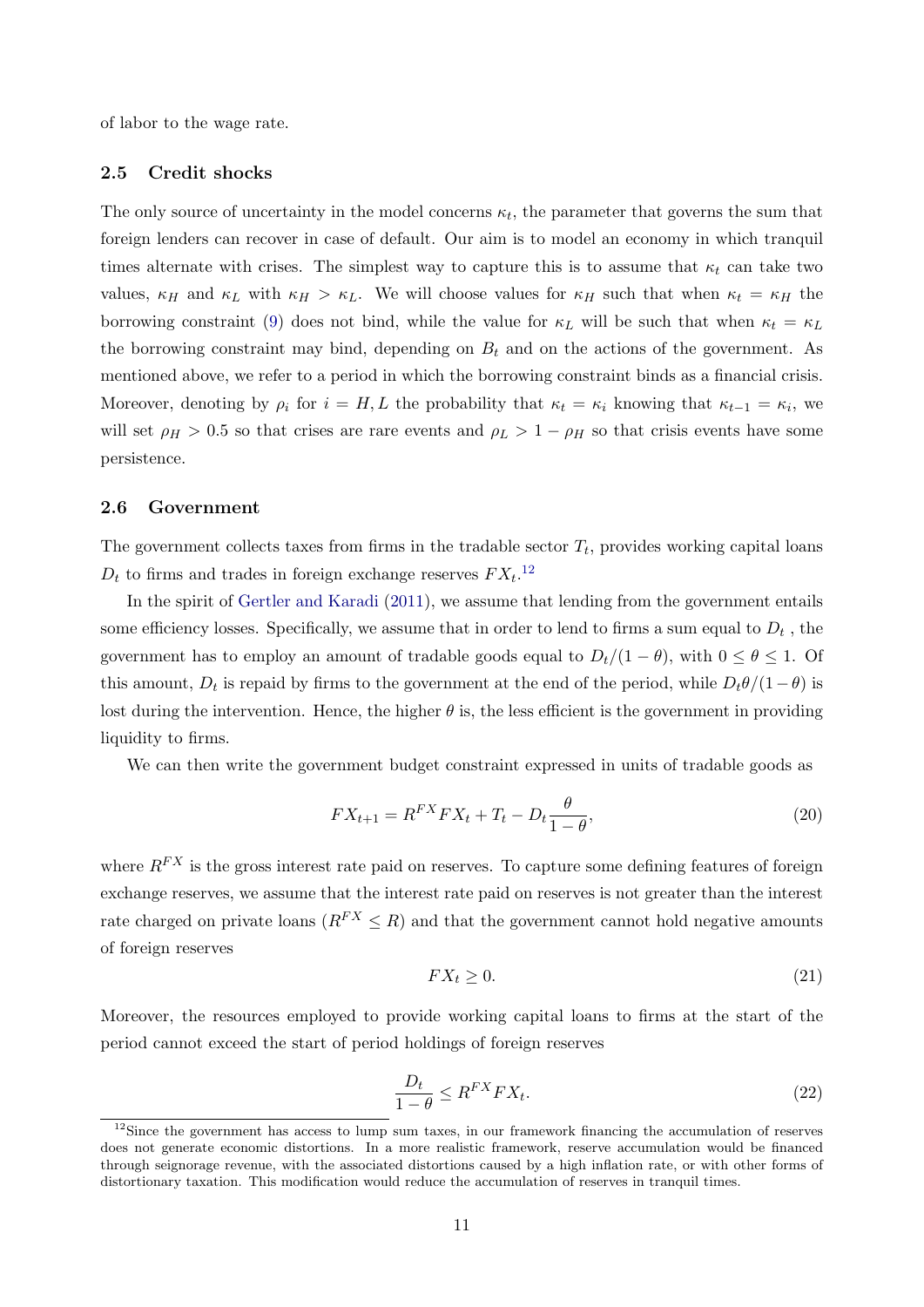To simplify the analysis, we restrict our attention to simple forms of intervention. In particular, we assume that to finance reserve accumulation the government levies a tax equal to a fraction  $\chi$  of the output of tradable goods during tranquil times, while following a bad credit shock the government sets the tax to zero, that is

<span id="page-12-1"></span>
$$
T_t = \begin{cases} \chi Y_t^T & \text{if } \kappa_t = \kappa_H \\ 0 & \text{if } \kappa_t = \kappa_L \end{cases}
$$
 (23)

where  $0 \leq \chi \leq 1$ . In addition, we assume that during crises the government provides loans to firms until they can finance the purchase of the unconstrained amount of imported inputs or until the size of the intervention exceeds a fraction  $\chi^{WK}$  of the start-of-period stock of reserves. Formally, we assume that

$$
D_t = \min\left(\phi P^M M_t^{unc} - RB_t - \kappa_t X_t, \ \chi^{WK}(1-\theta) R^{FX} F X_t\right),\tag{24}
$$

where  $0 \leq \chi^{WK} \leq 1$ . Since [\(10\)](#page-9-3) implies that  $-RB_t \leq \kappa_t X_t$ , this expression implies that  $D_t$  cannot exceed firms' working capital requirement (i.e., that  $D_t \le \phi P^M M_t^{unc}$ ).

#### 2.7 Market clearing and competitive equilibrium

Market clearing for the non-tradable good requires that the amount consumed is equal to the amount produced

<span id="page-12-0"></span>
$$
C_t^N = \left(L_t^N\right)^{\alpha_N}.\tag{25}
$$

Combining [\(25\)](#page-12-0), with the households' budget constraint [\(3\)](#page-7-1), the definitions of firms' profits in the tradable and non-tradable sectors [\(8\)](#page-8-1) and [\(18\)](#page-10-1), and the government budget constraint [\(20\)](#page-11-1), we obtain the market clearing condition for the tradable good

<span id="page-12-3"></span>
$$
C_t^T = Y_t^T - P^M M_t - B_{t+1} + R B_t - F X_{t+1} + R^{FX} F X_t - \frac{\theta}{1 - \theta} D_t.
$$
 (26)

Finally, equating the demand and supply of labor gives

<span id="page-12-2"></span>
$$
L_t^T + L_t^N = 1.
$$
\n(27)

We are now ready to define a rational expectation equilibrium as a set of stochastic processes  $\{C_t, C_t^T, C_t^N, P_t^N, \lambda_t, Y_t^T, L_t^T, L_t^N, M_t, B_{t+1}, \mu_t, \nu_t, W_t, X_{t+1}, FX_{t+1}, T_t, D_t\}_{t=0}^{\infty}$  satisfying [\(2\)](#page-7-4), [\(4\)](#page-7-2)-[\(7\)](#page-8-2), [\(12\)](#page-9-4)-[\(16\)](#page-9-8), [\(19\)](#page-10-2)-[\(20\)](#page-11-1) and [\(23\)](#page-12-1)-[\(27\)](#page-12-2), given the exogenous process  $\{\kappa_t\}_{t=0}^{\infty}$ , the government policy  $\{\chi, \chi^{WK}\}\$  and initial conditions  $B_0, FX_0$  and  $X_0$ .

The model has a balanced growth path in which  $C_t^T$ ,  $Y_t^T$ ,  $M_t$ ,  $P_t^N$ ,  $B_{t+1}$  and  $W_t$  all grow at the same rate as  $X_t$ . The real exchange rate grows at a positive rate in the balanced growth path because productivity in the tradable sector exhibits positive trend growth, while productivity in the non-tradable sector is fixed. This is the classic Balassa-Samuelson effect. Since also  $GDP_t$  =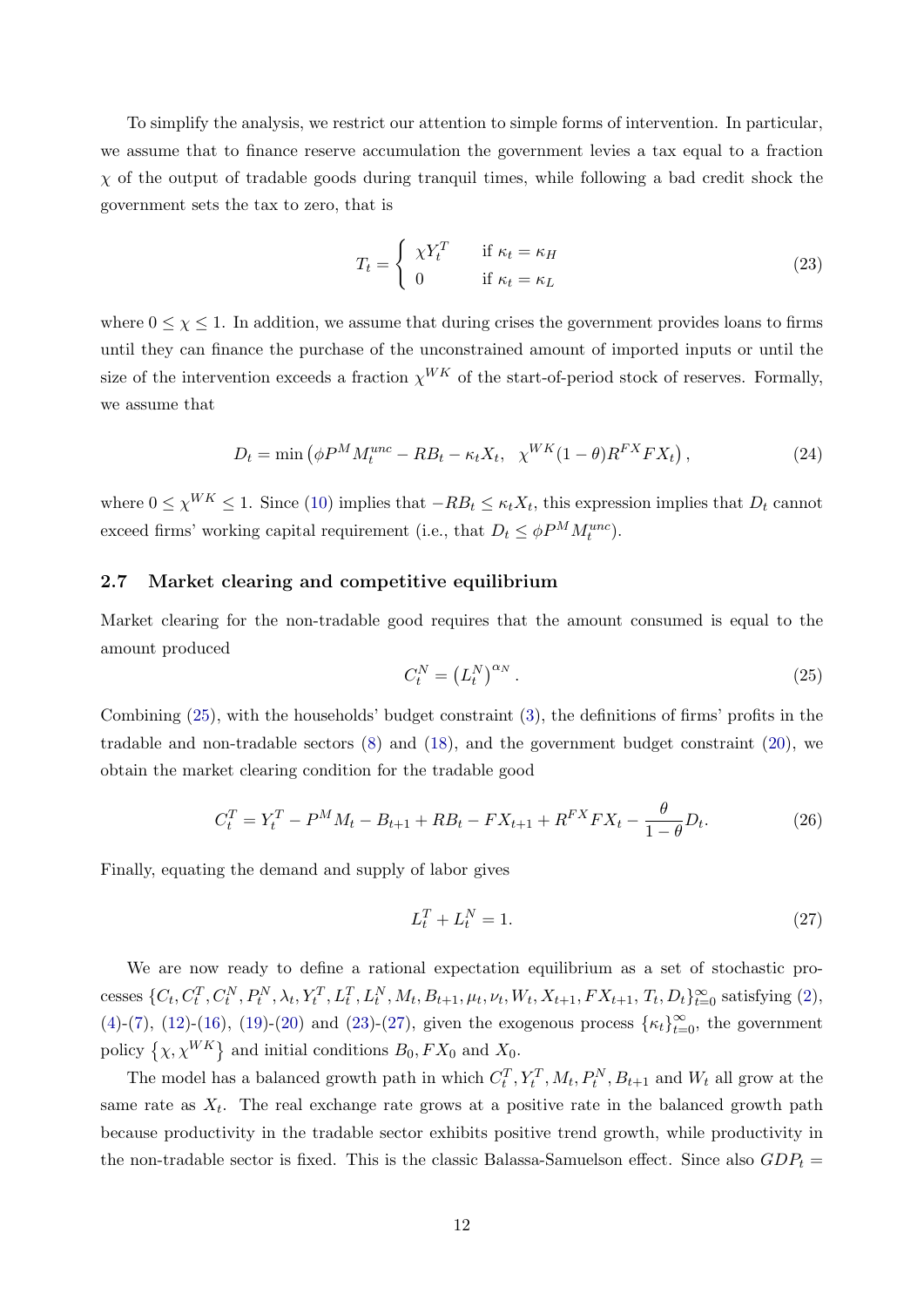$Y_t^T - P^M M_t + P_t^N Y_t^N$  grows at the same rate as  $X_t$ , we will refer to the growth rate of the stock of knowledge as the growth rate of the economy.

#### 2.8 Discussion: public and private capital flows

A novel feature of our framework is the distinction between public capital flows in the form of foreign reserves  $FX_t$  and private capital flows  $B_t$ . Before we move forward in the analysis, we want to emphasize the roots of the imperfect substitutability between the internationally traded private bond and foreign reserves.

The first difference is related to the fact that in our framework domestic agents have an imperfect access to international private capital markets. In fact, domestic agents are subject to occasionally binding borrowing constraints that limit their access to foreign credit. First, constraint [\(10\)](#page-9-3) imposes a direct limit on the amount of intertemporal debt that private firms can take toward foreign investors. Second, the possibility of constraint [\(9\)](#page-9-1) being binding in the future affects agents' behavior also when they are not constrained. In particular, a positive probability of hitting constraint [\(10\)](#page-9-3) in the future limits the accumulation of private debt during periods in which access to foreign credit is plentiful. We also assume that foreign reserves provide a lower return compared to private bonds  $(R^{FX} \leq R)$ . Moreover, similarly to what is also assumed in a first-generation currency crises model, reserves are subject to a lower bound ( $FX_t \geq 0$ ) so that they can only be accumulated.

These features make the two assets imperfect substitutes. We note here that imperfect substitutability between  $B_t$  and  $FX_t$  would hold even if  $R^{FX} = R$  as long as there is a possibility that the borrowing constraints that private agents face might be binding. This feature of the model creates the key difference with respect to the neoclassical growth model in which the accumulation of foreign reserves would be exactly offset one-for-one by private capital inflows. It also differs from the tradition in international finance as in [Kouri](#page-29-12) [\(1981\)](#page-29-12) and [Branson and Henderson](#page-28-12) [\(1985\)](#page-28-12) in which imperfect substitutability is exogenously assumed rather than arising endogenously. From our reading of the literature the distinction between the private and public nature of capital flows is novel and differs from existing contributions that identify the international reserves accumulated by the government with the economy's stock of net foreign assets.

Reassuringly, our model is consistent with the cyclical pattern of gross capital flows characterizing developing countries as described by [Broner et al.](#page-28-1) [\(2013\)](#page-28-1). In our framework tranquil times are periods of positive capital inflows, in the form of increases in private debt, as well as positive capital outflows, in the form of accumulation of official reserves. Conversely, during crises there is a retrenchment in gross capital flows. Capital inflows diminish as firms cut their stock of foreign debt, while capital outflows fall because the government employs its stock of reserves to mitigate the impact of the crisis. Because of these effects, in our model gross capital flows are procyclical, consistent with the findings of [Broner et al.](#page-28-1)  $(2013).<sup>13</sup>$  $(2013).<sup>13</sup>$  $(2013).<sup>13</sup>$  $(2013).<sup>13</sup>$ 

<span id="page-13-0"></span><sup>&</sup>lt;sup>13</sup>Moreover, [Broner et al.](#page-28-1) [\(2013\)](#page-28-1) find that developing countries reduce their stock of official reserves during crises.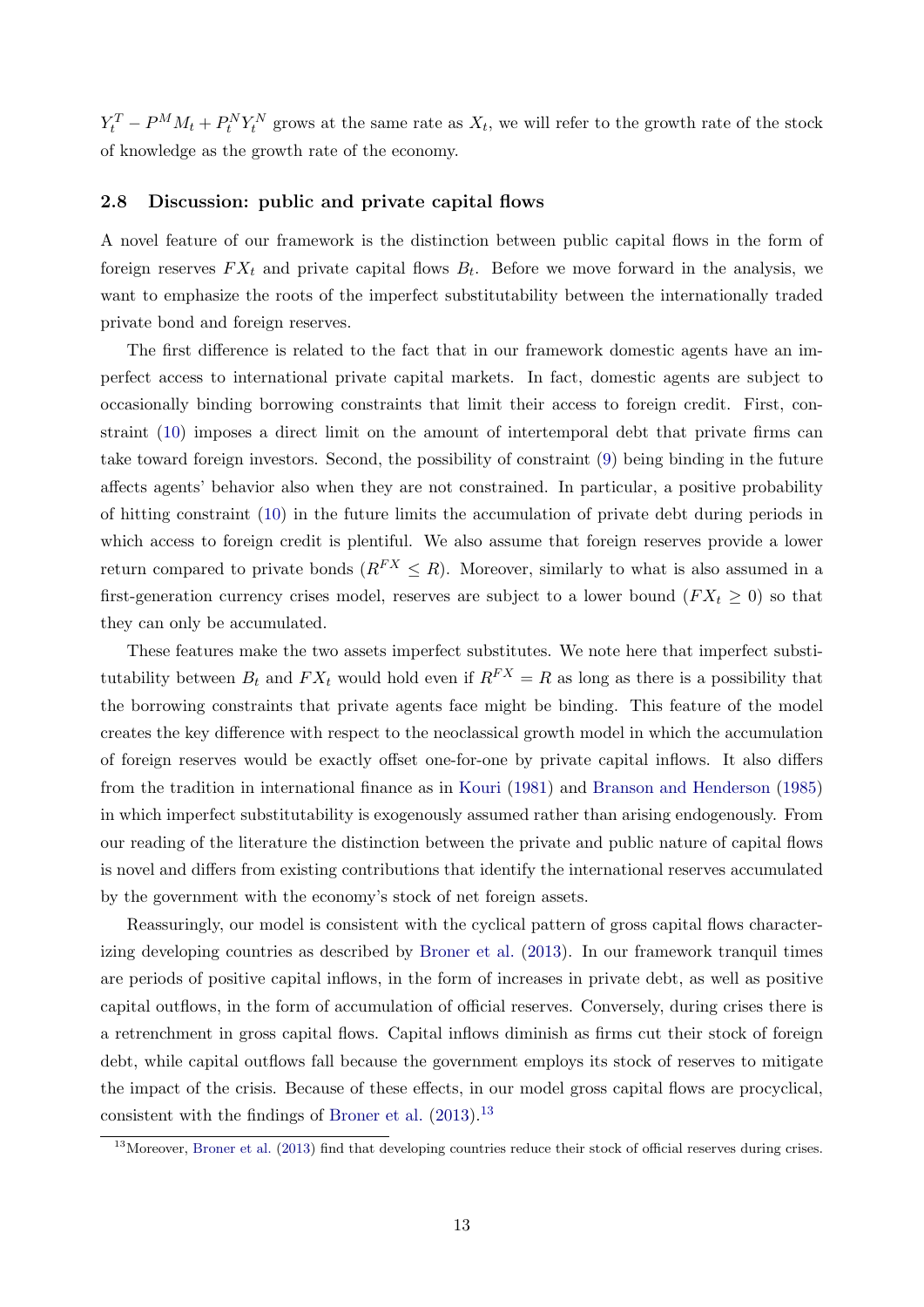### 3 Social planner

Before considering the foreign reserve policy, we first characterize the social planner allocation. This is useful to build intuition about the source of inefficiency in the competitive equilibrium that creates scope for policy intervention.

The planner maximizes domestic households' utility [\(1\)](#page-7-0), subject to the economy-wide resource constraints [\(25\)](#page-12-0), [\(26\)](#page-12-3) and [\(27\)](#page-12-2), the borrowing constraint [\(9\)](#page-9-1) and the two constraints on reserve management [\(21\)](#page-11-2) and [\(22\)](#page-11-3).<sup>[14](#page-14-0)</sup> Importantly, the social planner takes into account the effect that imported inputs have on the accumulation of knowledge, and so also the equation describing the evolution of the stock of knowledge [\(17\)](#page-10-3) enters as a constraint in the planner's problem.

Appendix [A](#page-31-0) provides a formal characterization of the social planning allocation. Here we notice that, as long as  $R^{FX} < R$ , the social planner chooses not to hold reserves, that is she sets  $FX_{t+1} = 0$  for every t. <sup>[15](#page-14-1)</sup> Intuitively, the social planner chooses not to hold reserves because they represent an inefficient saving vehicle compared to foreign bonds, as they pay a lower interest rate. This happens notwithstanding the fact that reserves can be used to provide liquidity during crises. To understand this result, notice that the working capital constraint is affected by the private net foreign asset position at the beginning of period  $t$ . Due to the lower interest rate paid on reserves compared to private bonds, the most efficient way from the social planner perspective to relax the constraint in period t is by reducing the net debt position in period  $t-1$  (i.e. increasing  $B_t$ ), rather than accumulating reserves and using them in the event of a crisis.

As showed in appendix [A,](#page-31-0) the social planner allocation is characterized by the same equations as the competitive equilibrium in which  $FX_{t+1} = D_t = 0$  is imposed in every period.<sup>[16](#page-14-2)</sup> The only difference is given by equation [\(13\)](#page-9-5), the optimality condition that determines the choice of imported inputs. In fact, in the social planner allocation equation [\(13\)](#page-9-5) is replaced by

$$
P^{M}\left(1+\phi \frac{\mu_{t}^{SP}}{\lambda_{t}^{SP}}\right) = (1-\alpha_{T})\frac{Y_{t}^{T}}{M_{t}} + \underbrace{\beta \xi \left(\frac{X_{t}}{M_{t}}\right)^{1-\xi} E_{t}\left(\frac{\lambda_{t+1}^{SP}}{\lambda_{t}^{SP}}\left(\alpha_{T}\frac{Y_{t+1}^{T}}{X_{t+1}} + \kappa_{t+1}\frac{\mu_{t+1}^{SP}}{\lambda_{t+1}^{SP}}\right)\right)}_{\text{growth externally}},
$$

where  $\mu_t^{SP}$  is the Lagrange multiplier on the borrowing constraint [\(9\)](#page-9-1) and  $\lambda_t^{SP}$  is the Lagrange multiplier on the resource constraint for tradable goods [\(26\)](#page-12-3). The left-hand side of this expression represents the marginal cost of increasing the use of imported inputs, taking into account the impact of the borrowing constraint, captured by the term  $\mu_t^{SP}$ . The first term on the right-hand side is the benefit from the increase in the output of tradable goods generated by an increase

<span id="page-14-0"></span> $14$ It is easy to check that the intertemporal borrowing constraint [\(10\)](#page-9-3) is never binding in the planning allocation. If that constraint was binding, in fact, then there would be some states of the world in which the economy would not import any intermediate inputs and the production of tradable goods would be equal to zero. This cannot be optimal, given our assumptions about the production function.

<span id="page-14-1"></span><sup>&</sup>lt;sup>15</sup>If  $R^{FX} = R$  the planner may hold foreign reserves, but imposing  $FX_{t+1} = 0$  for every t on her allocation does not prevent the planner from reaching the first best. See the appendix for the details.

<span id="page-14-2"></span><sup>&</sup>lt;sup>16</sup>To be precise, if the economy starts with a positive amount of reserves  $(FX_0 > 0)$  and it is hit by a bad credit shock during the first period ( $\kappa_0 = \kappa_L$ ) the planner may use the initial stock of reserves to finance working capital and  $D_0$  may be positive. Even in this case,  $FX_{t+1} = 0$  for any t and so  $D_t = 0$  for any  $t > 0$ .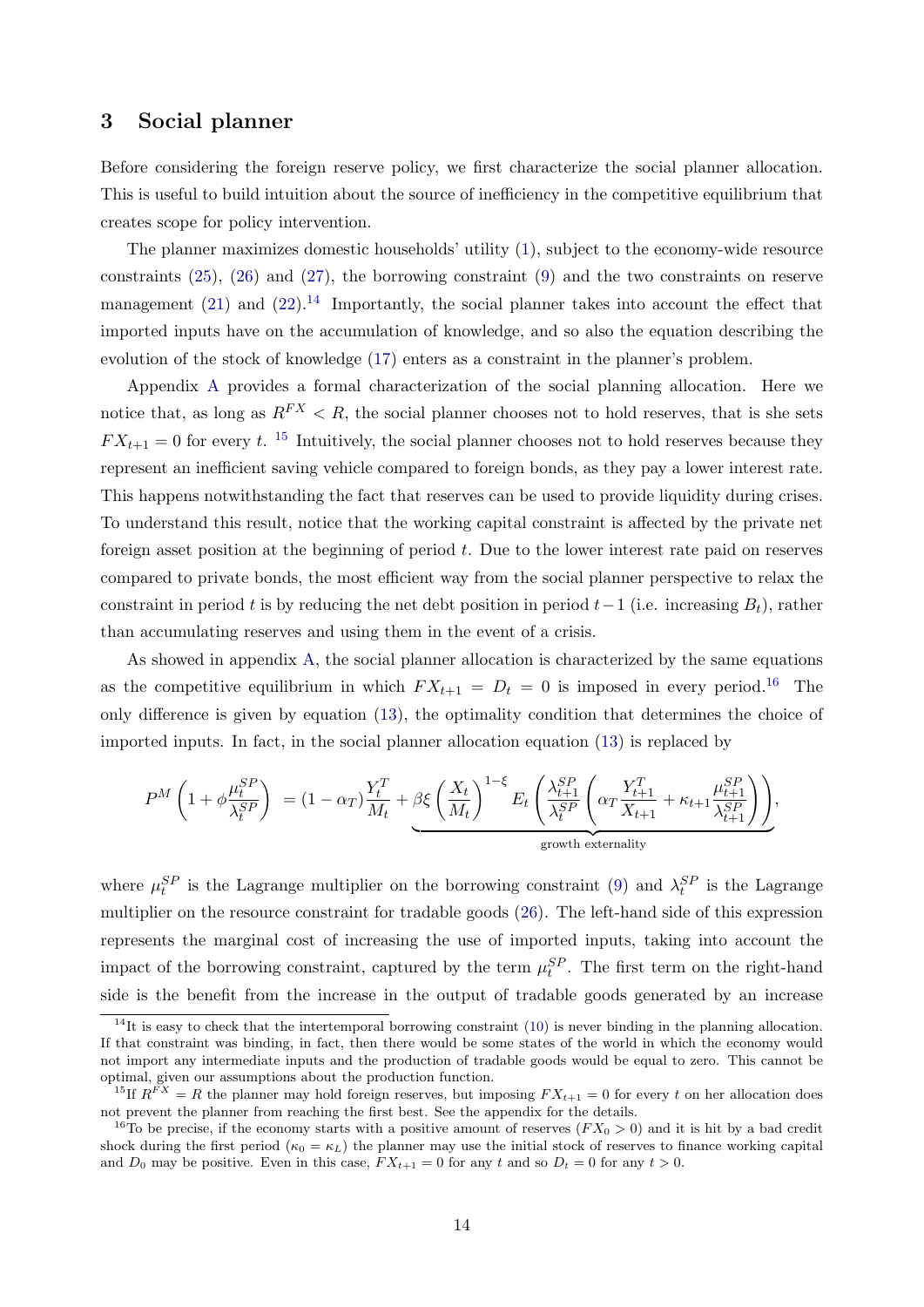in the use of imported inputs. These two terms are equivalent to the ones that would arise in the competitive equilibrium allocation [\(13\)](#page-9-5). The second term on the right-hand side is specific to the social planner problem and captures the benefits derived from the increase in the stock of knowledge implied by an increase in the use of imported inputs. Increasing the stock of knowledge is beneficial for two reasons. First, the social planner internalizes the fact that a higher usage of imported inputs today leads to higher knowledge and higher productivity tomorrow and thus to a higher amount of tradable goods produced in the future. Second, the social planner internalizes the fact that an increase in productivity tomorrow relaxes the borrowing constraint by increasing the sum that foreign investors can recover in case of default. These two effects imply that in every period the amount of imported inputs used is higher in the social planner allocation than in the competitive equilibrium without policy intervention. Because of this, the economy grows at a faster rate under the social planner allocation compared to the competitive equilibrium with no policy intervention.

It is possible to decentralize the social planner allocation in the competitive equilibrium by subsidizing the purchase of imported inputs at rate

$$
\tau_t = \frac{\beta \xi}{P^M} \left( \frac{X_t}{M_t} \right)^{1-\xi} E_t \left( \frac{\lambda_{t+1}^{SP}}{\lambda_t^{SP}} \left( \alpha_T \frac{Y_{t+1}^T}{X_{t+1}} + \kappa_{t+1} \frac{\mu_{t+1}^{SP}}{\lambda_{t+1}^{SP}} \right) \right),
$$

while financing the subsidy using lump-sum taxes. This subsidy scheme is able to restore the first best, but in practice this form of intervention might be politically hard to implement. For instance, a government might not be able to openly subsidize firms in the export sector due to the existence of trade agreements such as the WTO rules. In the next section we show how an appropriate management of foreign exchange reserves can serve as a second best policy to internalize the growth externalities in the tradable sector, without breaking the rules dictated by free trade agreements.

## <span id="page-15-0"></span>4 Reserve policy and growth

In this section we discuss the mechanisms through which a policy of reserve accumulation during tranquil times and liquidity provision during crisis times works. In particular we are interested in providing intuition on how foreign reserves can be used as a second best policy tool aimed at internalizing the growth externalities in the tradable sector.

We start by examining the impact of foreign reserve accumulation in states in which the borrowing constraint [\(9\)](#page-9-1) is not binding, so that access to working capital loans is unrestricted. Combining equations [\(12\)](#page-9-4), [\(13\)](#page-9-5) and [\(19\)](#page-10-2) and using  $\mu_t = 0$ , we obtain the demand for imported inputs,  $M_t$ , as a function of the real exchange rate,  $P_t^N$ 

$$
M_t = \left(\frac{1-\alpha_T}{P^M}\right)^{\frac{1}{\alpha_T}} X_t \left[1 - \left(\frac{\alpha_N}{\alpha_T} \frac{P_t^N}{X_t} \left(\frac{P^M}{1-\alpha_T}\right)^{\frac{1-\alpha_T}{\alpha_T}}\right)^{\frac{1}{1-\alpha_N}}\right].
$$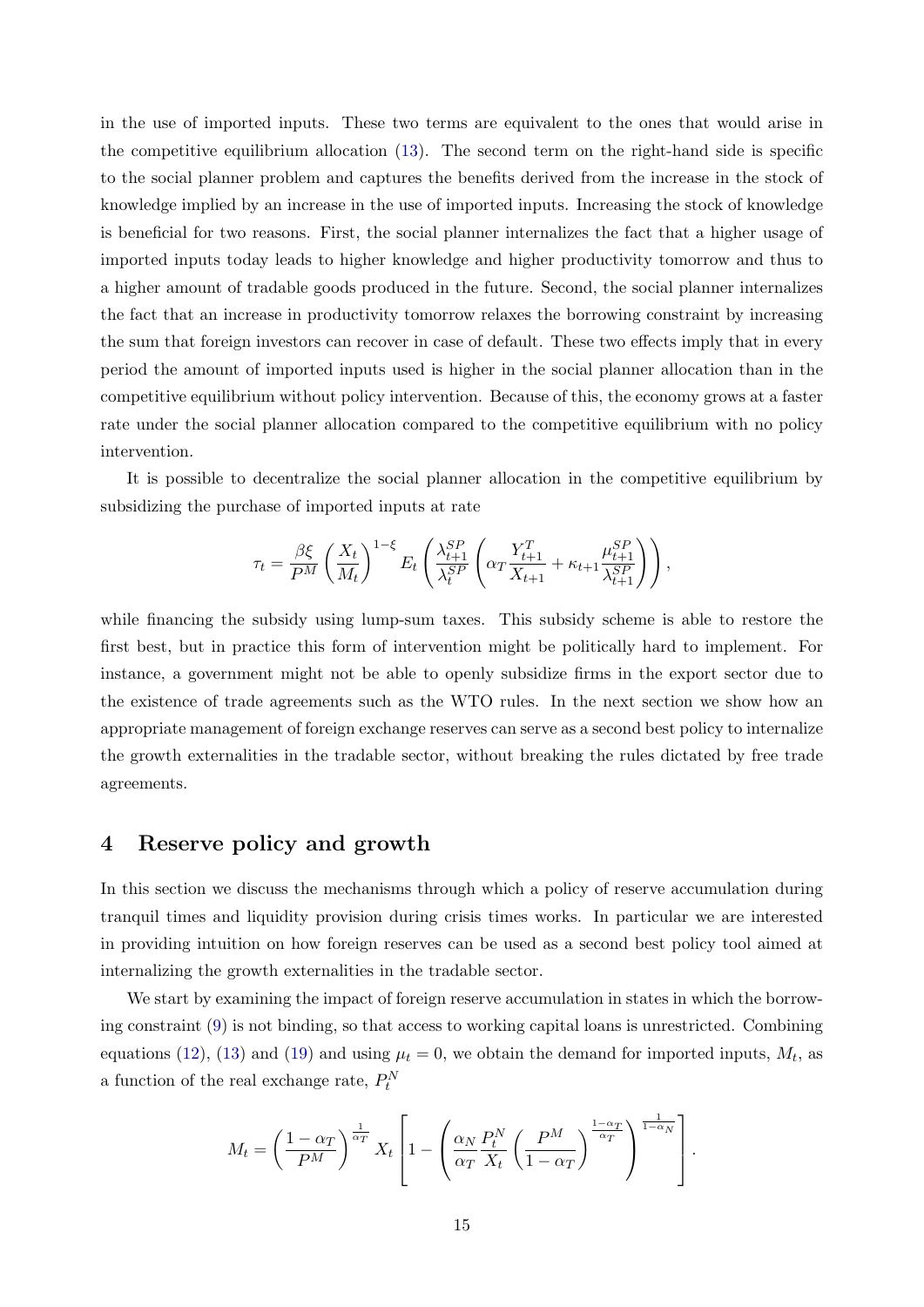When the real exchange rate appreciates  $(P_t^N$  rises) the demand for imported inputs decreases. Intuitively, an increase in  $P_t^N$ , the relative price of non-tradable goods, increases the marginal product of labor in the non-tradable sector. This causes a shift of labor out of the tradable sector that decreases the productivity of the imported intermediate inputs and induces firms to reduce  $M_t$ . This suggests that in order to increase the use of imported inputs and the growth rate of the economy above their competitive equilibrium values, the government can implement policies that reduce  $P_t^N$ , that is to engineer a real exchange rate undervaluation.<sup>[17](#page-16-0)</sup>

To understand the link between reserve accumulation and real exchange rate determination in tranquil times, we combine equations  $(6)$ ,  $(20)$  and  $(26)$  and use the fact that during tranquil times  $D_t = 0$  to obtain

$$
P_t^N = \frac{1 - \omega}{\omega} \frac{Y_t^T - P^M M_t - B_{t+1} + R B_t - F X_{t+1} + R^{FX} F X_t}{C_t^N}.
$$

Holding everything else constant, this equation implies a negative relationship between  $P_t^N$  and  $FX_{t+1}$ . The intuition is simple: In order to accumulate foreign reserves the government needs to withdraw resources from the private sector. Since only tradable goods can be sold to foreigners in exchange for reserves, the government must appropriate tradable goods from the private sector.<sup>[18](#page-16-1)</sup> Private agents are then forced to reduce their consumption of tradable goods. This leads to a real exchange rate depreciation which in turns stimulates production in the tradable sector and imports of the intermediate good. Through this channel, a policy of accumulating reserves during tranquil times has the potential to increase the growth rate of the economy and to internalize, at least partly, the growth externalities present in the tradable sector.

Clearly, in general equilibrium a change in  $FX_{t+1}$  affects all the other endogenous variables. In particular private agents tend to offset the impact of the increase in foreign reserves on consumption by borrowing from abroad. Indeed, in a model in which private borrowing and reserves are perfect substitutes, the accumulation of  $FX_{t+1}$  would be counterbalanced by a corresponding decline in  $B_{t+1}$ . In our framework the imperfect substitutability between the two assets, and in particular that private debt is limited by the intertemporal constraint [\(10\)](#page-9-3), prevents private agents from completely offsetting the actions of the government.

We now illustrate the general equilibrium implications of a policy of reserve accumulation during tranquil times by examining how the stochastic steady state of our economy varies when we change the value of  $\chi$ , our proxy for the resources employed to accumulate reserves during tranquil times.[19](#page-16-2)

The six panels of Figure [2](#page-17-0) show the long-run mean values of the following variables: the growth

<span id="page-16-0"></span> $17$ We refer to a policy-induced real exchange rate undervaluation when the real exchange rate, net of the Balassa-Samuelson effect, is undervalued in the competitive equilibrium allocation with policy intervention compared to its value in the laissez-faire equilibrium.

<span id="page-16-2"></span><span id="page-16-1"></span><sup>&</sup>lt;sup>18</sup>In our model, we can think of tradable goods as a proxy for the international currency.

<sup>&</sup>lt;sup>19</sup>More precisely, for each value of  $\chi$  we solved the model numerically. Then we drew a 10000 periods-long simulation, discarded the first 100 periods, and computed the long run average values of the variables of interest. In all the simulations we set  $\chi^{WK} = 0$ , details on the value of the other parameters are provided in section [5.1.](#page-20-0)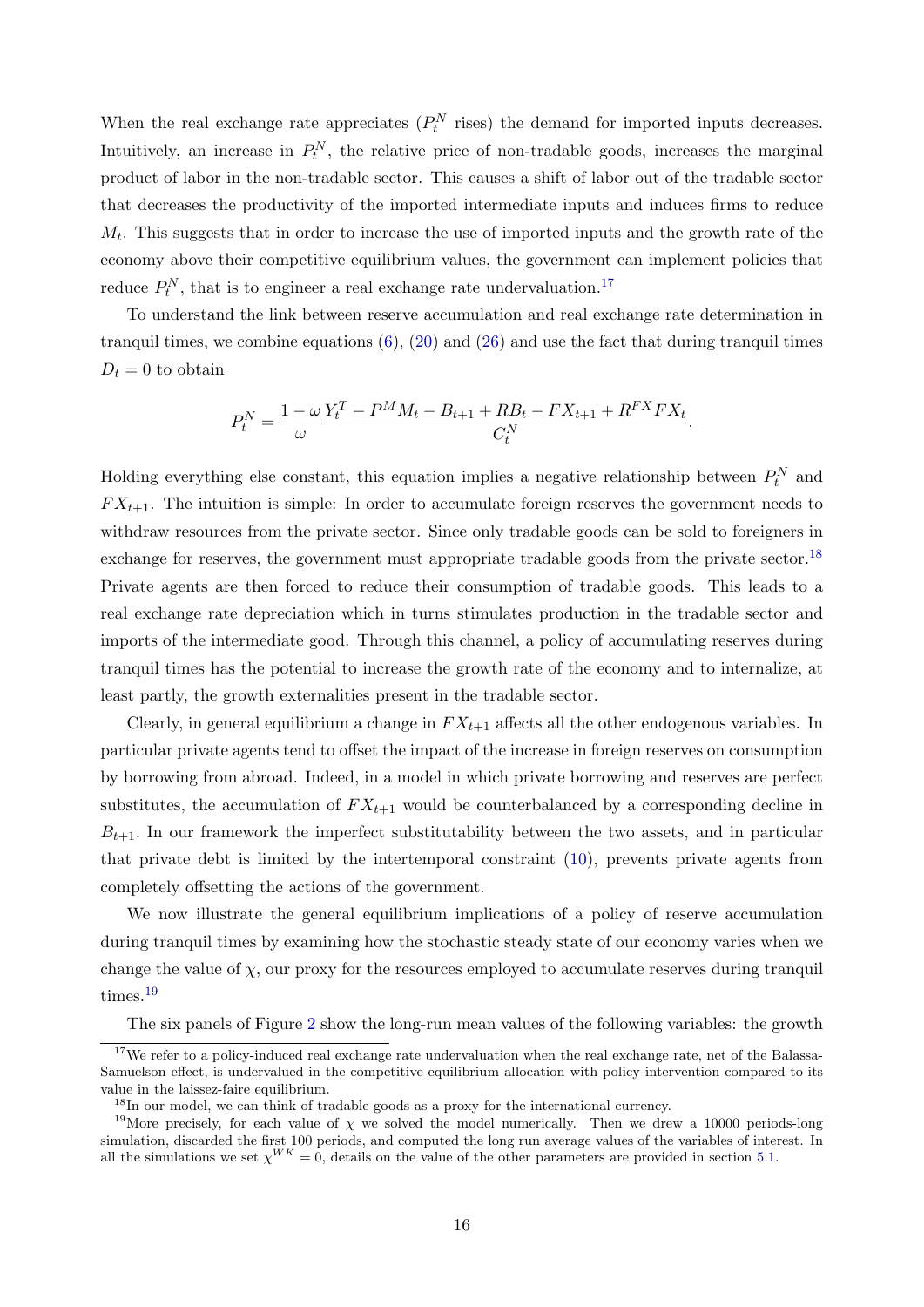<span id="page-17-0"></span>

Figure 2: Impact of reserve accumulation. Notes:  $\chi$  is the fraction of tradable output devoted to reserve accumulation during tranquil times. The real exchange rate, net of the Balassa-Samuelson effect, refers to the percentage change of  $P_t^N/X_t$  with respect to its value in absence of government intervention  $(\chi = 0)$ . The trade balance is defined as  $Y_t^T - P^M M_t - C_t^T$ . The private (net) foreign assets-to-GDP ratio is defined as  $B_{t+1}/GDP_t$ . Consumption is normalized by the stock of knowledge. In all the simulations we set  $\chi^{WK} = 0$ , details on the value of the other parameters are provided in section [5.1](#page-20-0) .

rate of GDP, the percentage deviations of the real exchange rate from its value in the equilibrium with no policy intervention, the trade balance-to-GDP ratio, the private net foreign assets-to-GDP ratio, consumption of tradable goods and aggregate consumption as a function of  $\chi$ , the fraction of tradable output devoted to reserve accumulation during tranquil times. The real exchange rate is normalized by the stock of knowledge to control for the Balassa-Samuelson effect. The same normalization is applied to consumption of tradable goods and to aggregate consumption.

As suggested by the partial equilibrium analysis, the growth rate of the economy is increasing in the amount of resources devoted to reserves accumulation during tranquil times. Stronger accumulation of foreign exchange reserves also produces a depreciation of the real exchange rate and an increase in the trade balance-to-GDP ratio. Both of these effects are driven by the fall in the consumption of tradable goods caused by the withdrawal of resources from private agents. The increase in the production of tradable goods implied by the real exchange rate depreciation also contributes to the improvement in the trade balance-to-GDP ratio.

Figure [2](#page-17-0) shows that as the government increases the pace at which it accumulates foreign exchange reserves the private foreign debt-to-GDP ratio rises. As we mentioned above, this occurs as private agents partially offset the increase in public savings implied by faster reserve accumulation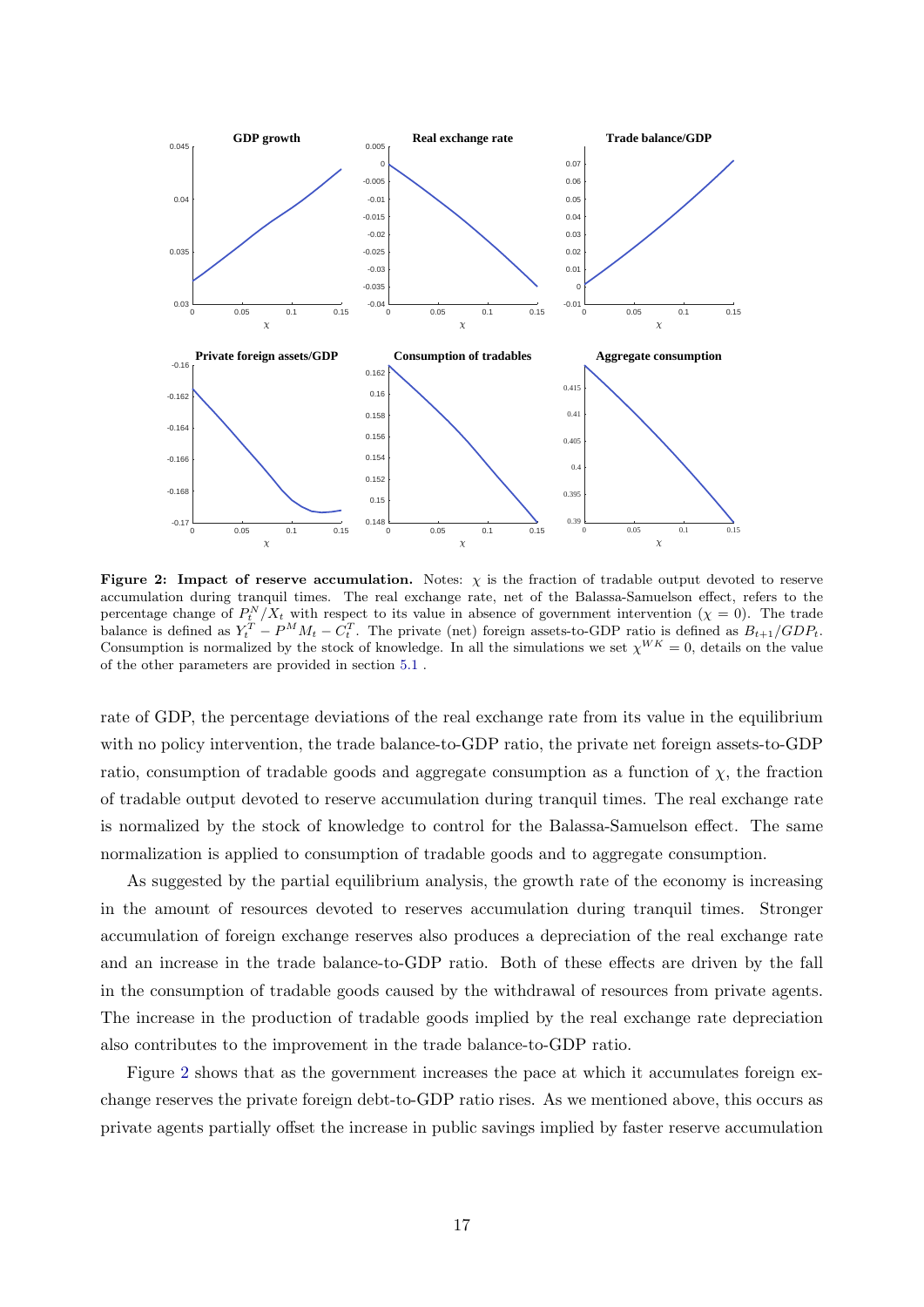by decreasing private savings and hence by accumulating more foreign debt.<sup>[20](#page-18-0)</sup>

De-trended consumption of tradable goods and aggregate consumption are both decreasing in the rate of reserve accumulation. This highlights a key trade-off that determines the impact on welfare of government intervention. On the one hand, faster reserve accumulation induces higher growth and this has a positive effect on welfare. On the other hand, in order to accumulate foreign exchange reserves the government has to subtract resources that would otherwise be consumed, and this affects welfare negatively. The balance between these two effects determines whether reserve accumulation during tranquil times has a positive or negative impact on welfare, as we will document later.

We now turn to the impact of crisis-times interventions. During crisis times, the borrowing constraint [\(9\)](#page-9-1) binds and the amount of imported inputs used in production is given by

$$
M_t = \frac{X_t \kappa_L + RB_t + D_t}{\phi P^M}.
$$

This equation makes clear that in order to increase the amount of imported inputs used by firms above its value in the equilibrium without intervention, the government has to provide working capital loans during crisis events (i.e. set  $D_t > 0$ ). Hence, in the model the existence of growth externalities in the tradable sector, coupled with financial frictions, provides a justification for the use of reserves during crises.

Figure [3](#page-19-0) compares the response to a negative credit shock for two different economies.<sup>[21](#page-18-1)</sup> The solid lines refer to an economy in which the government does not intervene during the crisis  $(\chi^{WK} = 0)$ . When the bad credit shock hits the economy in period 3, firms become borrowing constrained, they are forced to cut their imports of intermediate inputs and this negatively affects production of tradable goods and GDP. The real exchange rate depreciates because households have to cut their consumption of tradable goods and because labor flows toward the non-tradable sector, thus increasing the supply of non-tradable goods. Moreover, since credit shocks are persistent, households decrease their stock of inter-temporal foreign debt in order to self-insure against the increased risk of a future bad credit shock.

The dashed lines refer to the case in which the government uses its stock of reserves to provide working capital loans to firms in the tradable sector  $(\chi^{WK} > 0)$ . When the bad credit shock hits the economy, the government starts drawing down its stock of reserves to finance the purchase of imported inputs. This mutes the impact of the credit shock on GDP and on the real exchange rate. In addition, the bad credit shock generates a milder decrease in foreign debt compared to

<span id="page-18-0"></span> $^{20}$ For very high rates of reserve accumulation the private foreign debt-to-GDP ratio decreases with the growth rate of the stock of reserves. This happens because the positive impact of reserve accumulation on production and hence on GDP outweighs the growth in the stock of private debt.

<span id="page-18-1"></span><sup>&</sup>lt;sup>21</sup>To construct this Figure, we simulated the economy with  $\chi = 0.09$  and  $\chi^{WK} = 1$  for 10000 periods, discarded the first 100 periods and then collected all the periods with a negative credit shock ( $\kappa_t = \kappa_L$ ). We then constructed windows around each period t with a bad credit shock going from  $t - 2$  years before the shock to  $t + 12$  years after. We then collected the median path for  $\kappa_t$  and the median initial values for the state variables  $B_{t-2}$  and  $FX_{t-2}$  across all the windows. Finally, we fed this path for the credit shock and these initial conditions to the model without intervention during crises  $(\chi^{WK} = 0)$  and to the model with intervention  $(\chi^{WK} = 1)$ .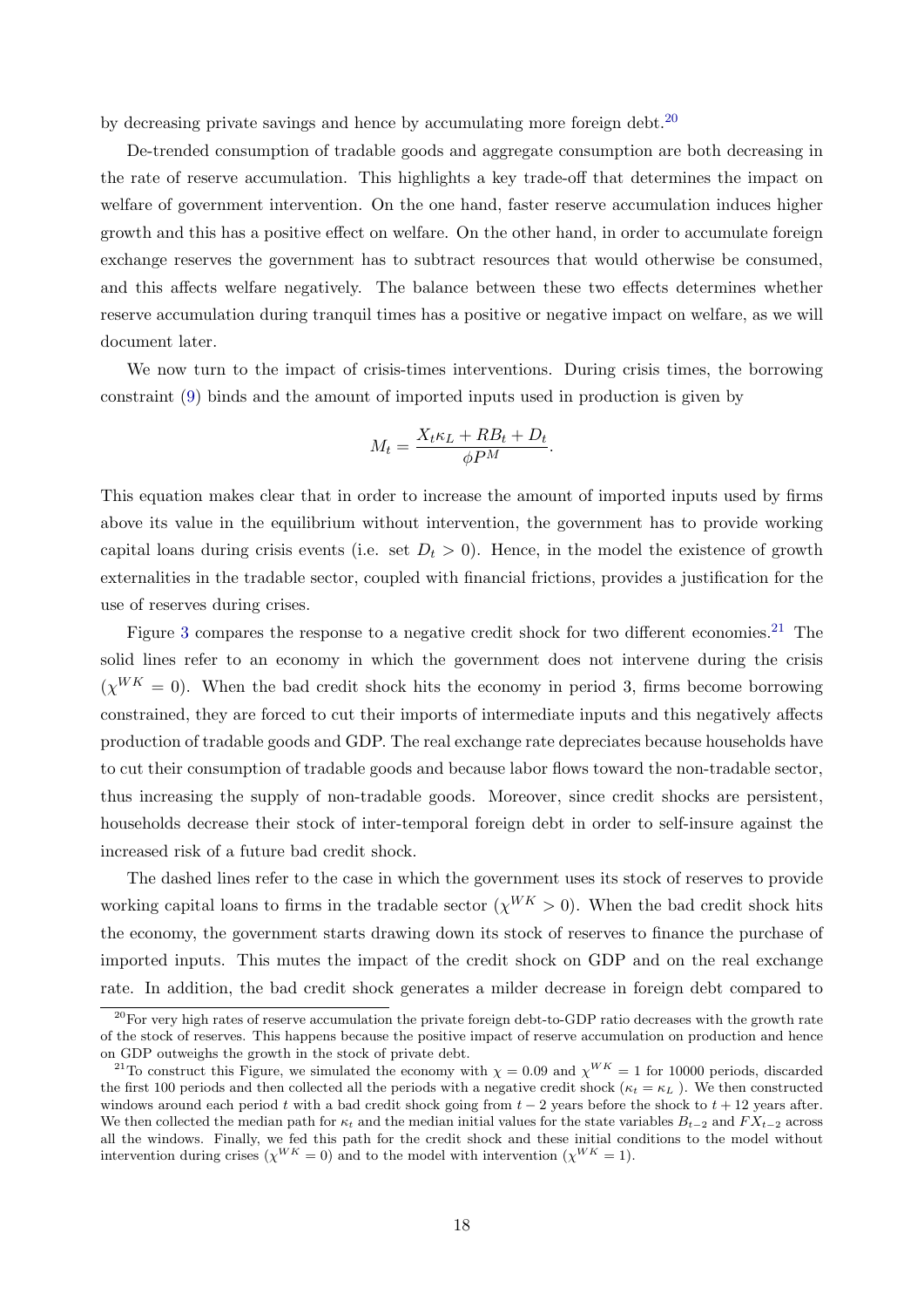<span id="page-19-0"></span>

Figure 3: Intervention during crises. Notes: All the variables are normalized by their first-period value. Private net foreign debt is defined as  $-B_{t+1}$ . Foreign exchange reserves refer to  $FX_{t+1}$ . In all the simulations we set  $\chi = 0.09$ . In the model with intervention  $\chi^{WK}$  is set equal to 1, while in the model without intervention  $\chi^{WK}$  is set equal to 0. Details on the value of the other parameters are provided in section [5.1.](#page-20-0)

the case with no intervention, because households anticipate that the government will intervene in case of a future bad credit shock.

Notice that the crisis entails a permanent difference in the level of GDP between the two economies. This stems from the fact that in our model an economy hit by a crisis never fully recovers to its pre-crisis growth path. [22](#page-19-1) Because of this reason, intervening during crises has a positive impact on the average growth rate of the economy.

One interesting feature of the model is that the relationship between growth and the real exchange rate depends on whether the economy is borrowing constrained or not. In fact the binding borrowing constraint reverses the negative relationship between growth and real exchange rate observed during tranquil times. This happens because to stimulate growth during crises the government has to provide loans to firms in the tradable sector. This shifts productive resources toward the tradable sector, allowing households to consume more tradable goods. At the same time, the production of non-tradable goods decreases and so the real exchange rate appreciates, creating a positive relationship between real exchange rate, use of imported inputs and growth.

<span id="page-19-1"></span><sup>&</sup>lt;sup>22</sup>[Cerra and Saxena](#page-28-4) [\(2008\)](#page-28-4) provide empirical evidence showing that countries that are hit by a crisis hardly get back to their pre-crisis growth path. Since the first version of this paper was written, there has been a growing literature considering frameworks in which sudden stops in capital flows have long run effects on productivity. To cite a few examples, see [Ates and Saffie](#page-27-10) [\(2021\)](#page-27-10), [Castillo-Martinez](#page-28-13) [\(2018\)](#page-28-13) and [Queralto](#page-29-13) [\(2020\)](#page-29-13).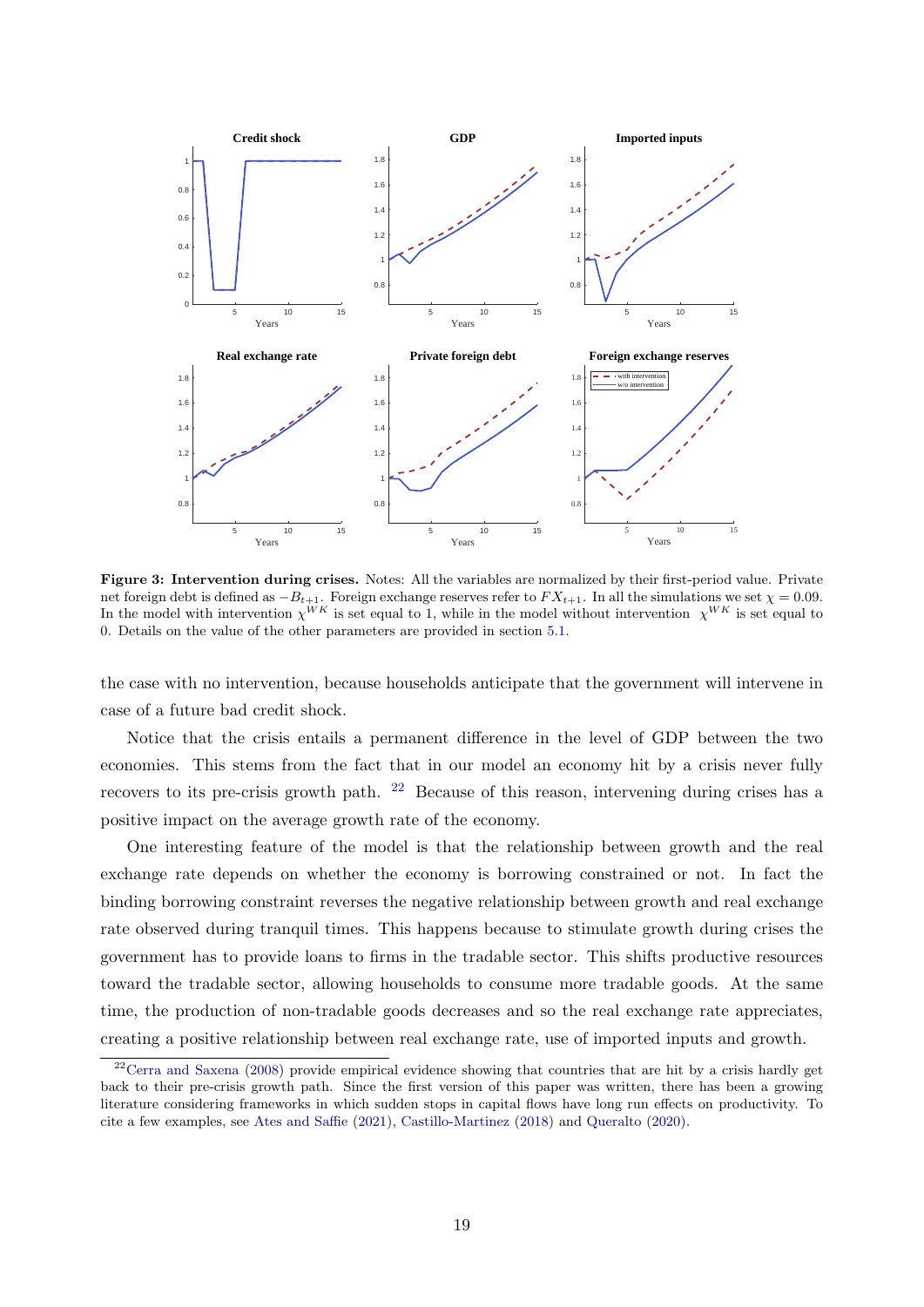# 5 Financial liberalization and optimal management of foreign exchange reserves

In this section we use our framework to describe the impact of international reserve management on the transition from financial autarky to a regime in which foreign borrowing is allowed, but limited by the borrowing constraints [\(9\)](#page-9-1) and [\(10\)](#page-9-3). This experiment demonstrates the model's ability to capture, from a qualitative point of view, the pattern of growth, capital flows and reserve accumulation observed in the data.

#### <span id="page-20-0"></span>5.1 Parameters

The model cannot be solved analytically and so we must resort to numerical simulations. In order to preserve the non-linearities present in our framework we solve the model using a global solution method.[23](#page-20-1) The model is too simple to lend itself to a careful calibration exercise, hence we choose reasonable values for the parameters in order to illustrate the model's properties. The aim of this section is thus to provide a qualitative analysis, as opposed to a rigorous quantitative exercise.

Some parameters are chosen as it is standard in the literature. The risk aversion parameter is set at  $\gamma = 2$ . The interest rate at which domestic agents can borrow from foreign investors is assumed equal to  $R = 1.04$ , while the discount factor is set to  $\beta = 1/R$ . We choose identical labor shares in the two sectors  $\alpha_T = \alpha_N = 0.65$ . The share of tradable goods in consumption is set to  $\omega = 0.341$  as in [Durdu et al.](#page-28-10) [\(2009\)](#page-28-10). The price of imported inputs  $P^{M}$  is normalized to 1 without loss of generality.

The parameters governing the financial frictions are set so that the version of the model without government intervention reproduces salient characteristics of developing countries. We set the borrowing limit  $\kappa_L$  equal to 0.1. This gives an average net foreign assets-to-GDP ratio of  $-16$ percent, in the range of the values commonly observed in developing countries.<sup>[24](#page-20-2)</sup> The probability of experiencing a bad credit shock is set to  $1 - \rho_H = 0.1$  as in Jeanne and Rancière [\(2011\)](#page-29-11), while the probability of exiting an episode of financial turbulence is set to  $1 - \rho_L = 0.5$ , following [Alfaro](#page-27-11) [and Kanczuk](#page-27-11) [\(2009\)](#page-27-11). The fraction of imported inputs that has to be paid in advance  $\phi$  is set to 0.33 to match an average working capital-to-GDP ratio of 6 percent. This is the same target as in [Mendoza and Yue](#page-29-9) [\(2012\)](#page-29-9).

To parameterize the process for the accumulation of knowledge we use the estimates provided by [Coe et al.](#page-28-2) [\(1997\)](#page-28-2). They find that the elasticity of TFP with respect to imports of machinery and equipment in developing countries is close to 0.3. They do not estimate which part of the effect can be attributed to spillovers that are not internalized by firms, so 0.3 is likely to be an upper bound for our parameter  $\xi$ . We take a pragmatic approach and set  $\xi = 0.15$ . The constant in the knowledge accumulation process  $\psi$  is set to 0.34, in order to match an average growth rate of 3 percent in the competitive equilibrium without government intervention.

<span id="page-20-2"></span><span id="page-20-1"></span><sup>&</sup>lt;sup>23</sup>More precisely, we solve the model by iterating on the equilibrium conditions as proposed by [Coleman](#page-28-14) [\(1990\)](#page-28-14).

<sup>&</sup>lt;sup>24</sup>The precise value of  $\kappa_H$  does not affect the simulations, as long as it is sufficiently high so that the borrowing constraint does not bind when  $\kappa_t = \kappa_H$ .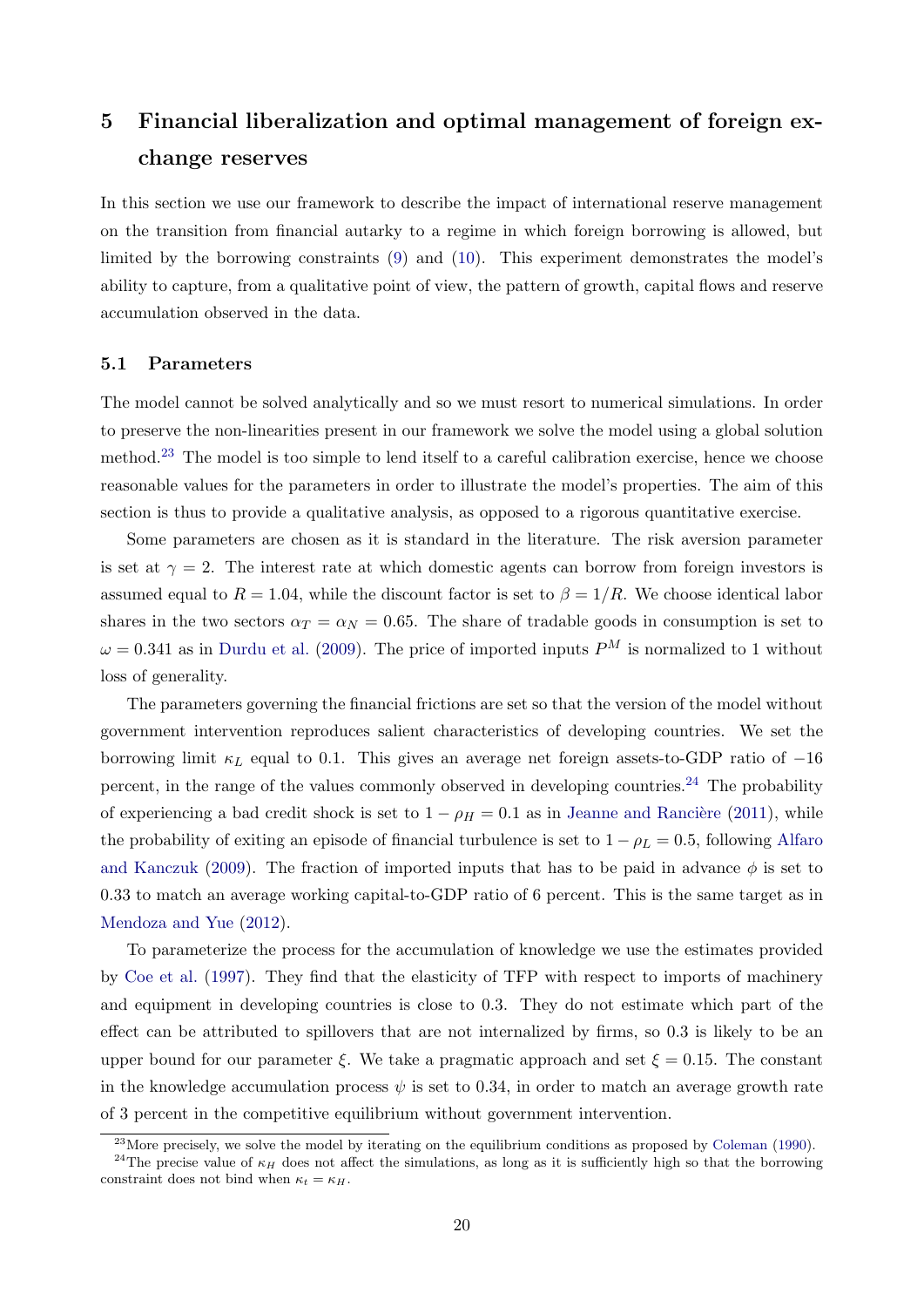| Parameter                                           | Symbol       | Value          |
|-----------------------------------------------------|--------------|----------------|
| Risk aversion                                       | $\gamma$     | $\overline{2}$ |
| Interest rate on private borrowing                  | R            | 1.04           |
| Discount factor                                     | β            | 1/R            |
| Labor share in output in tradable sector            | $\alpha_T$   | 0.65           |
| Labor share in output in non-tradable sector        | $\alpha_N$   | 0.65           |
| Share of tradable goods in consumption              | $\omega$     | 0.341          |
| Price of imported inputs                            | $P^M$        | 1              |
| Borrowing limit                                     | $\kappa_L$   | 0.1            |
| Probability of bad credit shock                     | $1-\rho_H$   | 0.1            |
| Probability of exiting bad credit shock             | $1 - \rho_L$ | 0.5            |
| Working capital coefficient                         | φ            | 0.33           |
| Elasticity of TFP w.r.t. imported inputs            | ξ            | 0.15           |
| Constant in knowledge accumulation process          | ψ            | 0.34           |
| Interest rate on reserves                           | $R^{FX}$     | 1              |
| Efficiency of government intervention during crises | $\theta$     | 0.5            |

Table 1: Parameters

The gross interest rate paid on reserves  $R^{FX}$  is equal to 1. This gives a spread between private borrowing cost and the interest rate paid on reserves of 4 percent, in the range of the values considered by [Rodrik](#page-30-7) [\(2006\)](#page-30-7). We could not find good estimates for  $\theta$ , the parameter that determines the efficiency of government intervention during crises. Hence, we somehow arbitrarily set it to 0.5. Our intuition is that our main results would not be affected by changes in the value of this parameter.

#### 5.2 Results

We start by exploring how the foreign reserve policy affects the adjustment process of an economy that opens up to international capital flows. To capture the opening to international credit markets, we look at economies that start with no foreign debt  $(B_0 = 0)$  and with no reserves  $(FX_0 = 0)$ and we follow them during the transition to a steady state in which foreign borrowing is allowed, but constrained by conditions [\(9\)](#page-9-1) and [\(10\)](#page-9-3) . We also assume that the economy starts in tranquil times  $(\kappa_0 = \kappa_H)$ .

We compare two different economies. First, we look at an economy in which the government does not intervene, that is in which  $\chi = \chi^{WK} = 0$ . Second, we consider an economy in which the government optimally chooses the parameters governing the foreign reserve policy,  $\chi$  and  $\chi^{WK}$ . To compute the optimal policy we constructed grids for  $\chi$  and  $\chi^{WK}$  and then we searched for the combination of these two parameters that maximizes the expected lifetime utility of the representative household. Given our parametrization the optimal policy is characterized by  $\chi =$ 0.09, which implies that the government devotes 9 percent of the output of tradable goods to the accumulation of reserves during each tranquil period, and  $\chi^{WK} = 1$ , which means that the government is willing to use up to its whole stock of reserves to intervene during crises.

We derived forecast functions that describe the transition from financial autarky to the steady state with financial liberalization using the following procedure. For each model economy we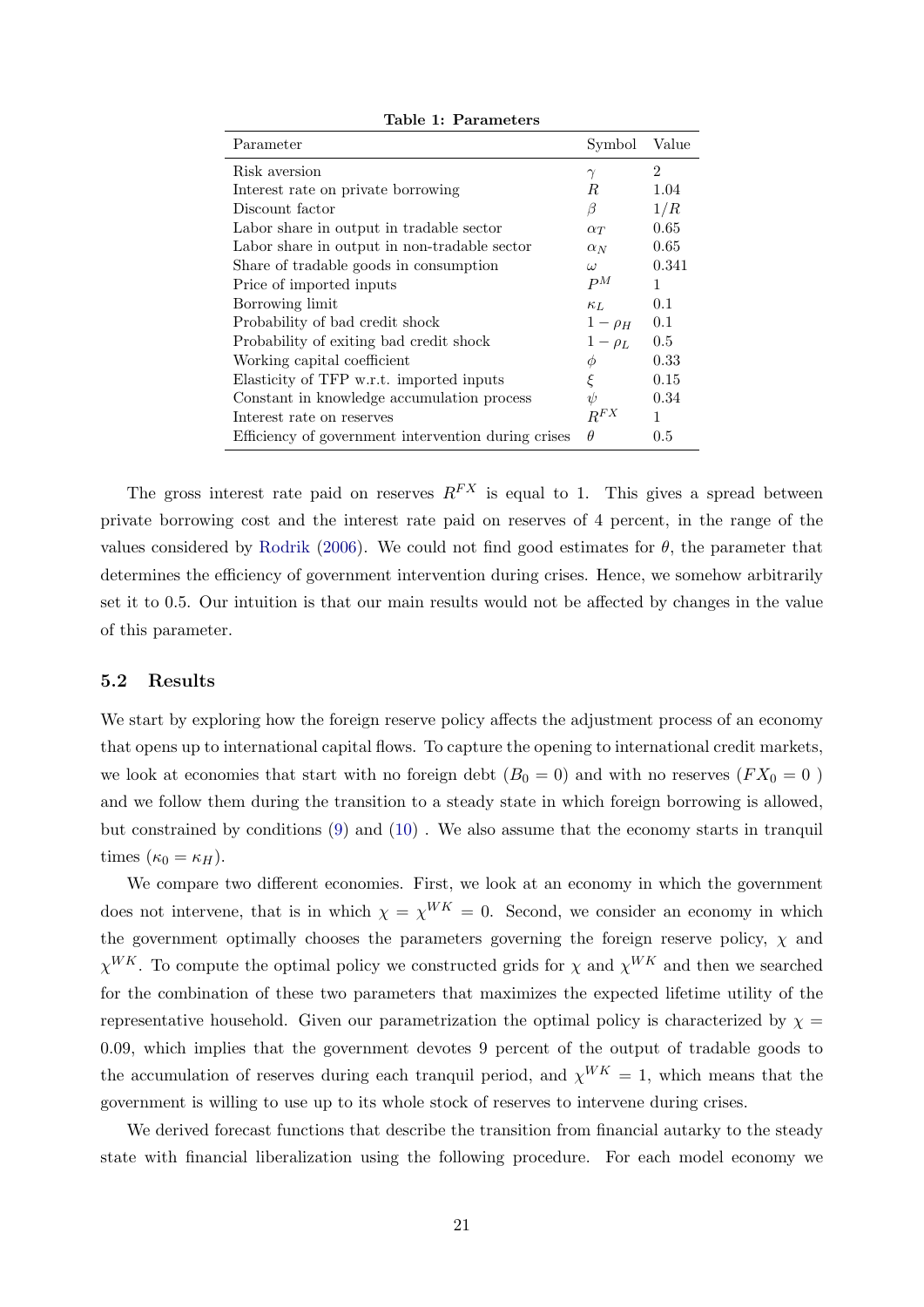performed 100000 stochastic simulations lasting for 15 periods each, taking as initial conditions  $B_0 = FX_0 = 0$  and  $\kappa_0 = \kappa_H$ . For each period we then averaged across all the simulations to obtain our forecast functions. Figure [4](#page-23-0) shows the results of the experiment. To facilitate comparison, GDP, consumption of tradable goods, consumption of non-tradable goods and the real exchange rate are all expressed in percentage deviations from their first-period value in the equilibrium without government intervention.

Start by considering the solid lines, which describe the economy without government intervention. Upon opening to the international credit markets, the economy embarks in a period of accumulation of foreign debt that lasts for around five years, when the private net foreign assetsto-GDP ratio reaches its steady state value of −16 percent. The accumulation of foreign debt is the result of two forces. On the one hand, households living in an economy that is growing faster than the rest of the world, as we are implicitly assuming, have the desire to frontload their consumption stream and this pushes domestic agents to accumulate foreign debt. On the other hand, a high stock of foreign debt increases the negative impact of a bad credit shock on production of tradable goods. Because of this, domestic agents accumulate precautionary savings to self-insure against the risk of a bad credit shock and this puts a brake to the buildup of foreign debt. The counterpart to the process of debt accumulation are the high initial current account deficits, that progressively decrease until the current account-to-GDP ratio reaches its steady state value of −1 percent.

The first years following financial liberalization also see a progressive increase in the growth rate of the economy. This happens because foreign borrowing props up the consumption of tradable goods for a given amount of tradable goods produced. This gives an incentive to shift labor toward the production of non-tradable goods, which is higher during the first years after liberalization compared to its steady state value. As the economy approaches its steady state, progressively more labor is allocated to the production of tradable goods, more intermediate inputs are imported and the growth rate of the economy increases until it reaches its steady state value.

Finally, during the first years after the opening to international credit markets the probability of experiencing a binding borrowing constraint is zero, because of the low stock of initial debt. As the stock of foreign debt increases, so does the probability of entering a financial crisis.

The dashed lines refer to the economy in which the government implements the optimal policy. After the opening to the international credit markets the government starts to accumulate foreign reserves at a fast pace. In fact, in the first fifteen years after financial liberalization the reservesto-GDP ratio passes from 0 to almost 40 percent. Afterward, the reserves-to-GDP ratio keeps growing until it reaches its steady state value of 84 percent. Because of this policy, net capital inflows are lower compared to the laissez-faire equilibrium. Indeed, in steady state the current account-to-GDP ratio in the economy with policy intervention is 5 percentage points higher than in the economy without intervention.

The economy with government intervention posts higher current account surpluses despite higher accumulation of foreign debt from the private sector. The large buildup of private debt is driven by two effects. First, as discussed in section [4,](#page-15-0) private agents take on foreign debt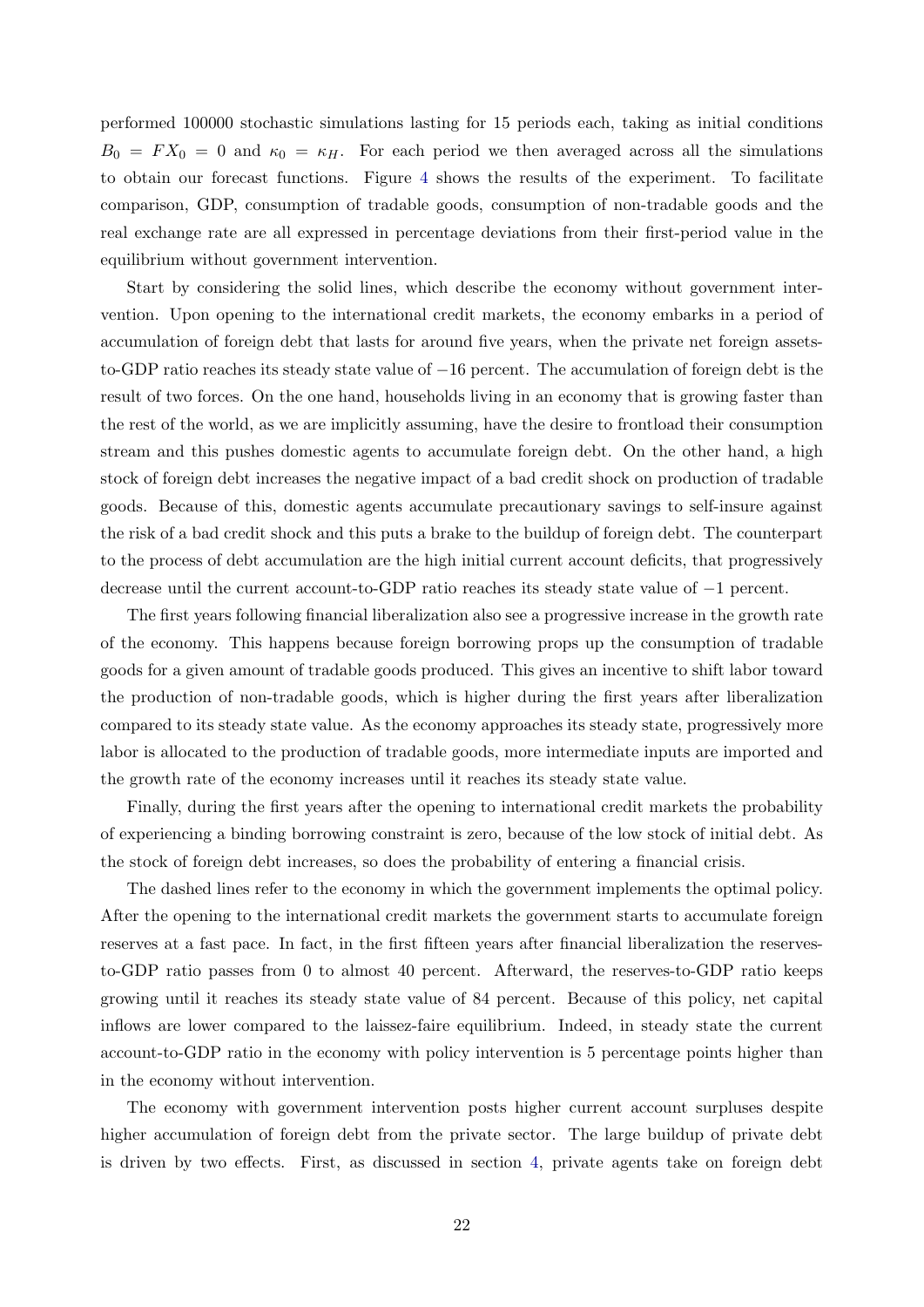<span id="page-23-0"></span>

Figure 4: Impact of reserve policy. Notes: GDP, consumption of tradables, consumption of non-tradables and the real exchange rate are all expressed in percentage deviations from their first-period value in the equilibrium without government intervention.

to partly offset the impact of reserve accumulation on consumption. Second, in the economy with government intervention the incentives for private agents to build a stock of precautionary savings are weaker, because firms in the tradable sector anticipate that the government will supply working capital financing during crisis events. The result is that in steady state the private net foreign assets-to-GDP ratio is 5 percentage points lower compared to the economy without policy intervention.

Despite the reaction of private agents and because of the imperfect substitutability between private and public capital flows, the government policy succeeds in engineering a real exchange rate undervaluation that shifts productive resources out of the non-tradable sector and into the production of tradable goods.[25](#page-23-1) Moreover, the government intervention during crises reduces to almost zero the probability of a financial crisis (i.e. of an episode in which the borrowing constraint [\(9\)](#page-9-1) binds). These two effects lead to a higher use of imported inputs and to a faster growth rate

<span id="page-23-1"></span><sup>&</sup>lt;sup>25</sup>Notice that the undervaluation refers to the real exchange rate purged from the Balassa-Samuelson effect. In absolute terms, the real exchange rate in the economy with policy intervention is undervalued compared to the laissez-faire equilibrium only during the first years after liberalization. Due to faster productivity growth in the tradable sector induced by reserve accumulation, the real exchange rate in the economy with government intervention eventually becomes more appreciated than in the economy with no intervention.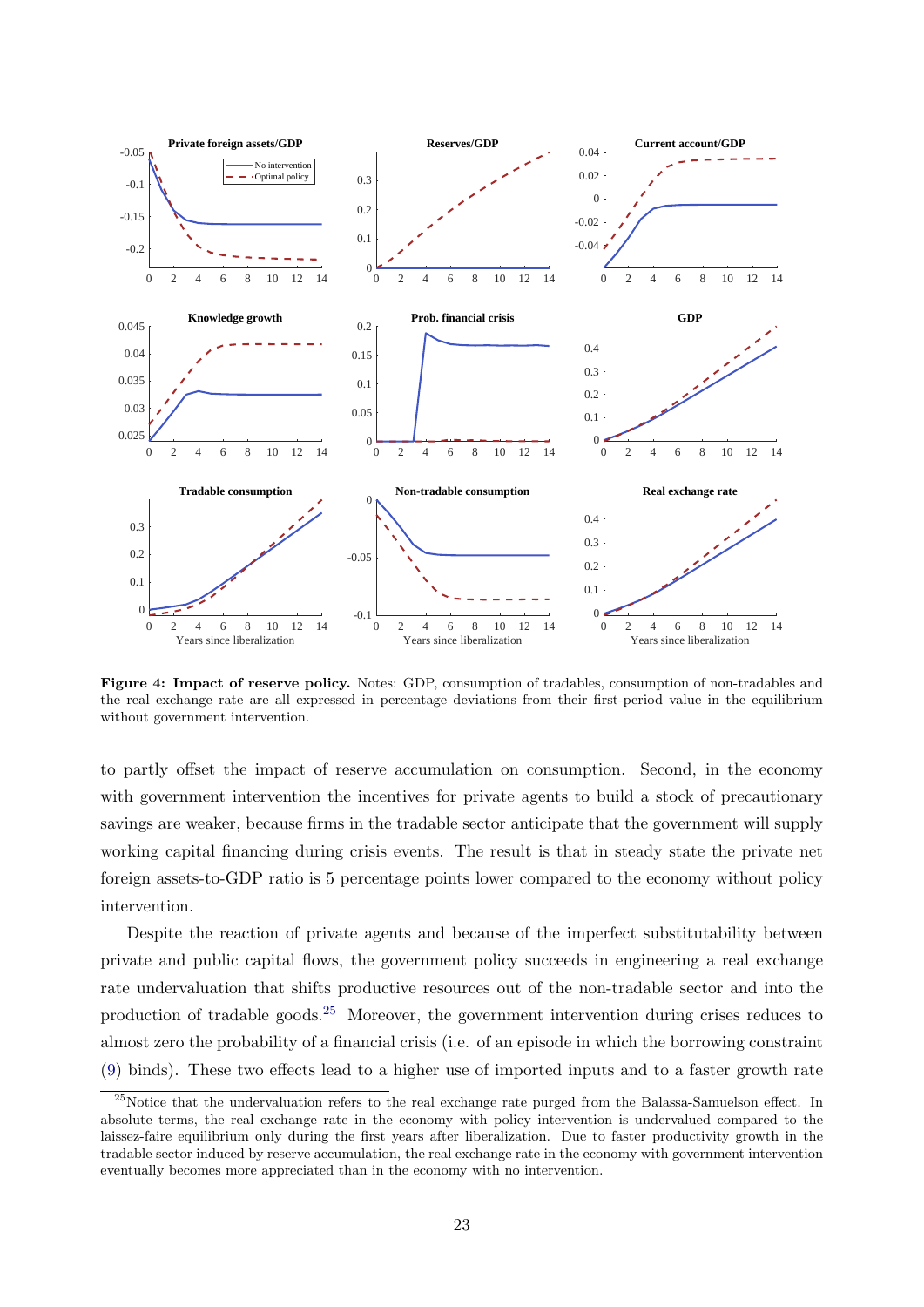of the economy compared to the equilibrium with no policy intervention. In fact, in steady state the growth rate of the stock of knowledge is 1 percent higher than under laissez-faire.

The model is thus able to replicate the negative correlation between growth and capital inflows observed in the data. Moreover, consistent with empirical evidence, the correlation is driven by the accumulation of foreign reserves from the public sector.

Figure [4](#page-23-0) can also be used to illustrate the intuition underlying the impact on welfare of government interventions. During the first years after financial liberalization, consumption of tradable goods is lower in the economy with policy intervention compared to the laissez-faire equilibrium. This happens because the government appropriates tradable goods from the private sector to finance the accumulation of reserves. However, the government policy also leads to faster growth and this explains why from year 9 on the consumption of tradable goods becomes higher in the equilibrium with policy intervention compared to the one without intervention. Hence, the government faces a trade-off between lower consumption of tradable goods in the present, in exchange for faster growth and thus higher consumption of tradable goods in the future.

To describe the impact on welfare of different reserve management policies, we report the welfare gains that can be obtained from government intervention for an economy that undergoes financial liberalization. We compute the welfare gains of moving from the equilibrium with no intervention to a generic policy regime  $i$  as the proportional increase in consumption for all possible future histories that households living in the economy with no policy intervention must receive in order to be indifferent between remaining the no-intervention economy and switching to policy regime  $i$ . Formally, the welfare gain  $\eta$  is defined as

$$
E_0\left[\sum_{t=0}^{\infty}\beta^t\frac{((1+\eta) C_t^n)^{1-\gamma}}{1-\gamma}\right] = E_0\left[\sum_{t=0}^{\infty}\beta^t\frac{(C_t^i)^{1-\gamma}}{1-\gamma}\right],
$$

where the superscripts n and i denote allocations respectively in the economy with no policy intervention and under a generic policy regime i. Since we want to look at economies that start from financial autarky we set the initial states to  $B_0 = 0$ ,  $FX_0 = 0$  and  $\kappa_0 = \kappa_H$ .

Figure [5](#page-25-0) presents the results of our welfare analysis by plotting the welfare gains as a function of the resources employed to accumulate reserves during tranquil times  $\chi$ , for different intensities of the intervention during crises  $\chi^{WK}$ .

This analysis suggests that the welfare gains may be significant. For instance, in our illustrative numerical exercise, the optimal policy delivers welfare gains above 1 percent of permanent consumption equivalent. The bulk of the welfare gains come from the ability to provide liquidity to firms during crises. This can be seen from the large welfare differences between the economy with no intervention during crises ( $\chi^{WK} = 0$ ) and those in which the government does intervene to provide liquidity during periods of financial turbulence ( $\chi^{WK} > 0$ ). In addition, under the welfare maximizing rule reserves are accumulated at a fast pace, since 9 percent of the output of tradable goods is devoted to the accumulation of reserves each tranquil period.

Moreover, some welfare gains can be obtained through the accumulation of foreign exchange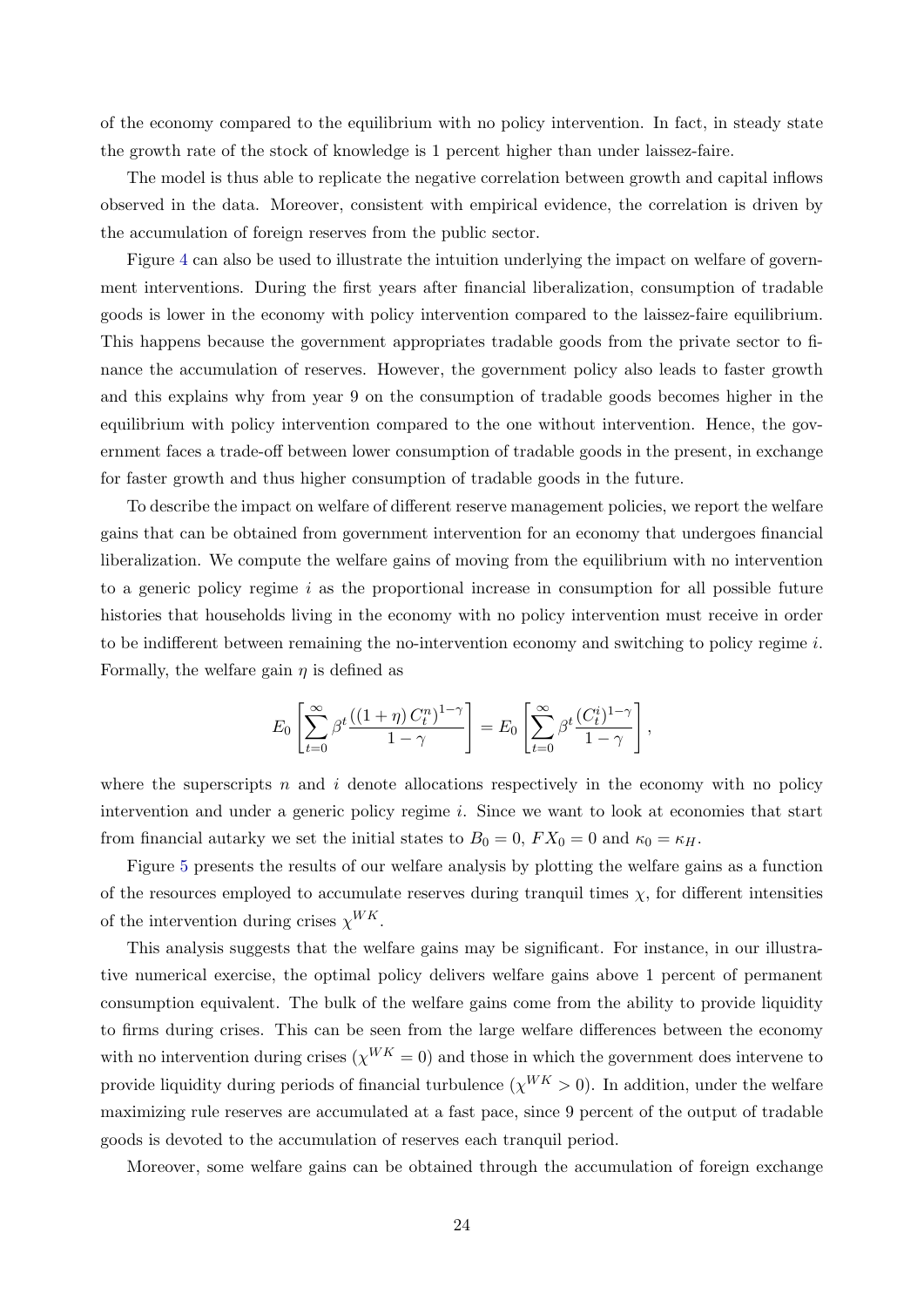<span id="page-25-0"></span>

Figure 5: Welfare impact of policy interventions. Notes:  $\chi$  is the fraction of tradable output devoted to reserve accumulation during tranquil times.  $\chi^{WK}$  is the maximum amount of resources that the government is willing to use during crisis events, expressed as a fraction of the start-of-period stock of foreign exchange reserves.

reserves also when they cannot be used to intervene during crises. This can be seen by looking at the  $\chi^{WK} = 0$  line, which reaches its maximum corresponding to a consumption equivalent of 0.02 percent when  $\chi = 0.02$ . Thus reserve accumulation can be a welfare enhancing policy also when reserves cannot perform their traditional role of liquidity provider during financial crises.

## 6 Conclusion

This paper presents a framework that it is able to reproduce two facts characterizing the international monetary system: Fast growing emerging countries i) run current account surpluses, ii) accumulate international reserves and receive net private inflows. In our framework the government uses foreign exchange reserves to internalize the growth externalities present in the tradable sector and to provide liquidity to private agents during periods of financial stress. This creates a positive link between reserve accumulation, current account surpluses and growth. Importantly, in our framework official reserves and private debt are imperfect substitutes, so that the reserve policy of the government cannot be perfectly offset through borrowing by private agents.

We use the model to compare the laissez-faire equilibrium and the optimal reserve policy in an economy that is opening to international capital flows. We find that the optimal reserve management entails a fast rate of reserve accumulation, as well as higher growth and larger current account surpluses compared to the economy with no policy intervention.

The simple framework that we propose can be extended in a number of directions to study several issues related to the international monetary system. For example, as we show in [Benigno](#page-27-12) [et al.](#page-27-12) [\(2020\)](#page-27-12), extending the model to a two country framework sheds light on the impact of reserve accumulation from developing countries on global interest rates and on the country issuing the reserve currency. It would also be interesting to introduce into the model the possibility for the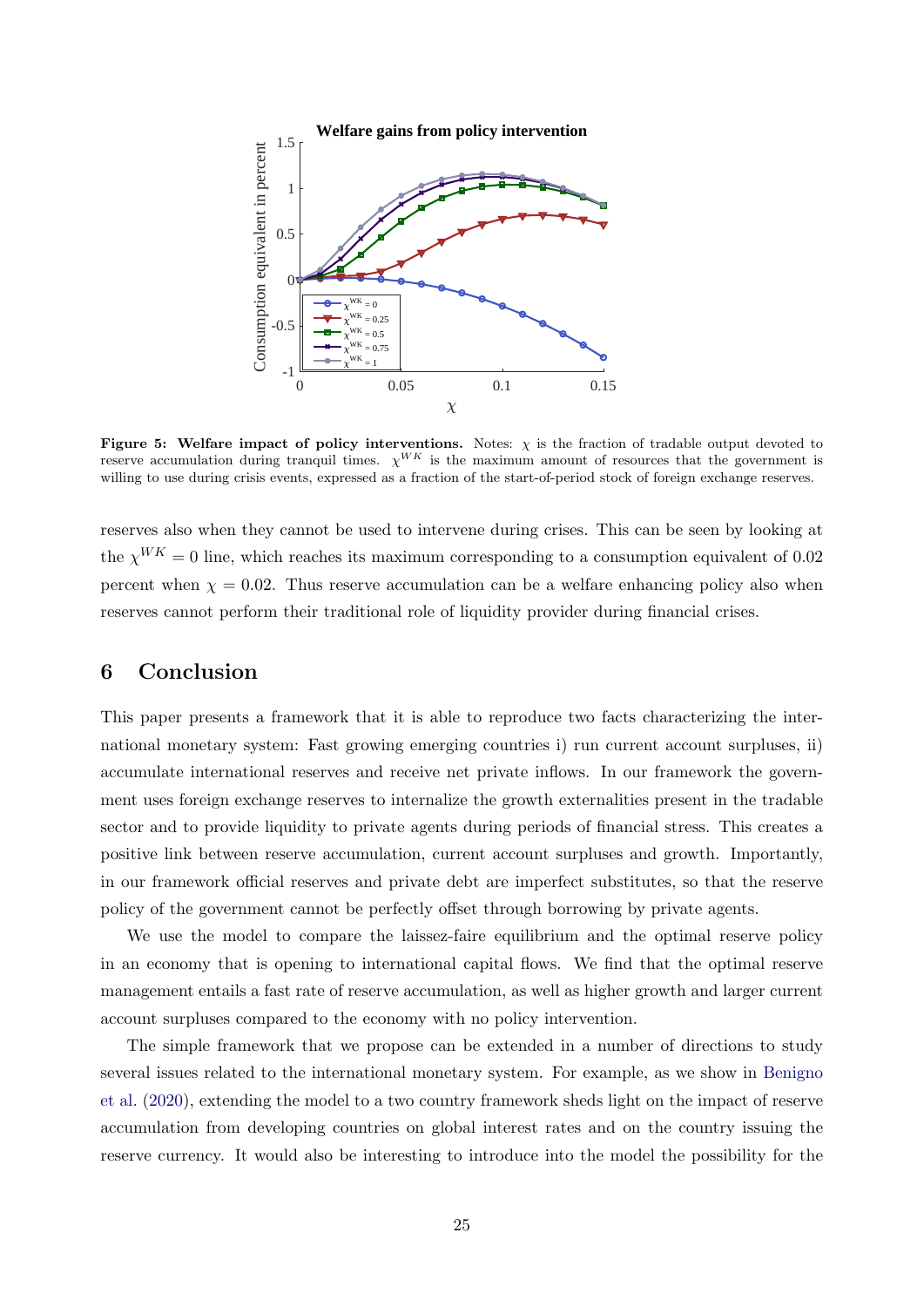government to implement controls on private capital flows.[26](#page-26-0) We conjecture that the imposition of barriers to private borrowing would make the impact of reserve accumulation on growth more effective. In light of this, the model could provide an explanation for the practice of imposing tight controls on capital flows characterizing many developing economies. Another interesting avenue of research would be to consider alternative financing schemes for reserve accumulation: allowing for distortionary financing would entail a further cost of the reserve accumulation policy that might limit its effectiveness and benefits.<sup>[27](#page-26-1)</sup>

<span id="page-26-0"></span> $^{26}$ In a recent paper, [Arce et al.](#page-27-13) [\(2019\)](#page-27-13) provide a model in which foreign exchange reserves interact with capital controls.

<span id="page-26-1"></span> $27$ See [Sosa-Padilla and Sturzenegger](#page-30-8) [\(2021\)](#page-30-8) for some recent work along these lines.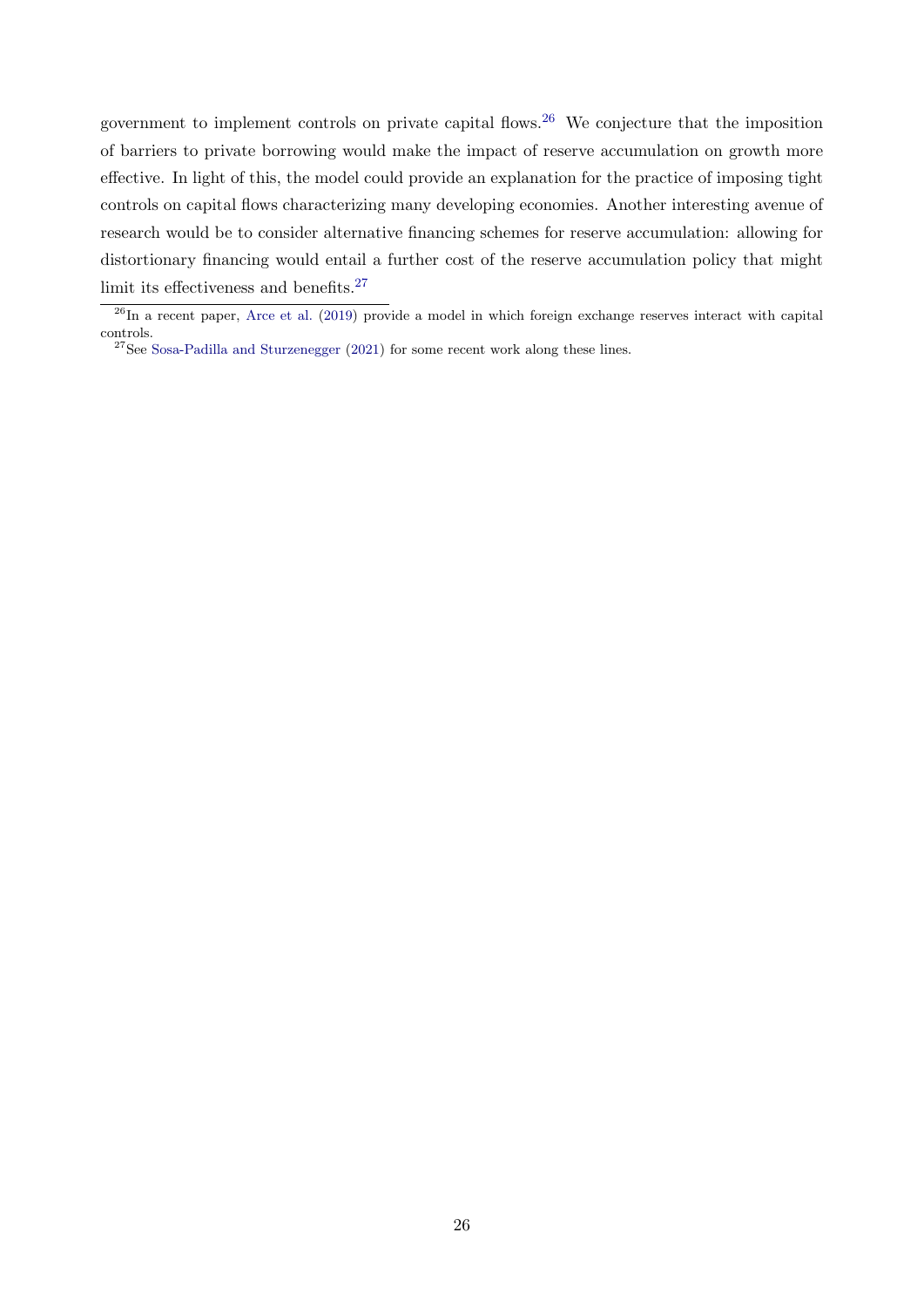## References

- <span id="page-27-3"></span>Aghion, P. and P. Howitt (1992) "A Model of Growth Through Creative Destruction," Econometrica, Vol. 60, No. 2, pp. 323–351.
- <span id="page-27-4"></span>Aghion, Philippe, Diego Comin, Peter Howitt, and Isabel Tecu (2016) "When does domestic savings matter for economic growth?" IMF Economic Review, Vol. 64, No. 3, pp. 381–407.
- <span id="page-27-6"></span>Aguiar, M. and M. Amador (2011) "Growth in the Shadow of Expropriation," The Quarterly Journal of Economics, Vol. 126, No. 2, pp. 651–697.
- <span id="page-27-7"></span>Aizenman, J. and J. Lee (2007) "International Reserves: Precautionary versus Mercantilist Views, Theory and Evidence," Open Economies Review, Vol. 18, No. 2, pp. 191–214.
- <span id="page-27-11"></span>Alfaro, L. and F. Kanczuk (2009) "Optimal Reserve Management and Sovereign Debt," Journal of International Economics, Vol. 77, No. 1, pp. 23–36.
- <span id="page-27-0"></span>Alfaro, Laura, Sebnem Kalemli-Ozcan, and Vadym Volosovych (2014) "Sovereigns, upstream capital flows, and global imbalances," Journal of the European Economic Association, Vol. 12, No. 5, pp. 1240–1284.
- <span id="page-27-1"></span>Amiti, M. and J. Konings (2007) "Trade Liberalization, Intermediate Inputs, and Productivity: Evidence from Indonesia," The American Economic Review, Vol. 97, No. 5, pp. 1611–1638.
- <span id="page-27-5"></span>Angeletos, G.M. and V. Panousi (2011) "Financial Integration, Entrepreneurial Risk and Global Dynamics," Journal of Economic Theory, Vol. 146, No. 3, pp. 863–896.
- <span id="page-27-13"></span>Arce, Fernando, Julien Bengui, and Javier Bianchi (2019) "A macroprudential theory of foreign reserve accumulation,"Technical report, National Bureau of Economic Research.
- <span id="page-27-2"></span>Arrow, K.J. (1962) "The Economic Implications of Learning by Doing," The review of economic studies, Vol. 29, No. 3, pp. 155–173.
- <span id="page-27-10"></span>Ates, Sina T and Felipe E Saffie (2021) "Fewer but better: Sudden stops, firm entry, and financial selection," American Economic Journal: Macroeconomics, Vol. 13, No. 3, pp. 304–56.
- <span id="page-27-9"></span>Bacchetta, Philippe, Kenza Benhima, and Yannick Kalantzis (2013) "Capital controls with international reserve accumulation: Can this be optimal?" American Economic Journal: Macroeconomics, Vol. 5, No. 3, pp. 229–62.
- <span id="page-27-12"></span>Benigno, G., L. Fornaro, and M. Wolf (2020) "The Global Financial Resource Curse," CREi working paper.
- <span id="page-27-8"></span>Bianchi, Javier, Juan Carlos Hatchondo, and Leonardo Martinez (2018) "International reserves and rollover risk," American Economic Review, Vol. 108, No. 9, pp. 2629–70.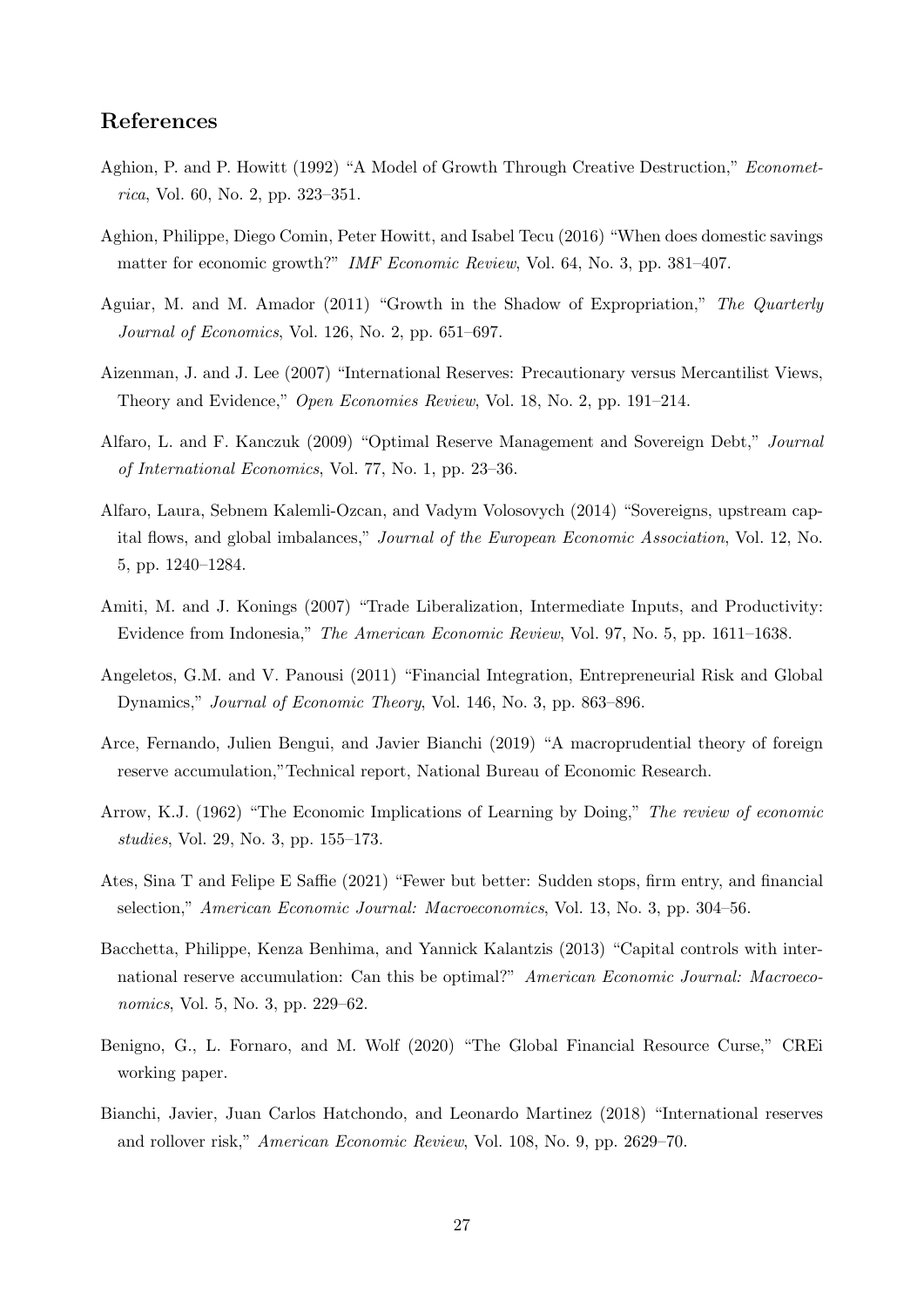- <span id="page-28-3"></span>Blalock, G. and P.J. Gertler (2004) "Learning from Exporting Revisited in a Less Developed Setting," Journal of Development Economics, Vol. 75, No. 2, pp. 397–416.
- <span id="page-28-6"></span>Bloom, Nicholas, Mark Schankerman, and John Van Reenen (2013) "Identifying technology spillovers and product market rivalry," Econometrica, Vol. 81, No. 4, pp. 1347–1393.
- <span id="page-28-12"></span>Branson, W.H. and D. Henderson (1985) "The Specification and Influence of Assets Markets," Handbook of International Economics, pp. 749–806.
- <span id="page-28-1"></span>Broner, Fernando, Tatiana Didier, Aitor Erce, and Sergio L Schmukler (2013) "Gross capital flows: Dynamics and crises," Journal of monetary economics, Vol. 60, No. 1, pp. 113–133.
- <span id="page-28-9"></span>Broner, Fernando and Jaume Ventura (2016) "Rethinking the effects of financial globalization," The quarterly journal of economics, Vol. 131, No. 3, pp. 1497–1542.
- <span id="page-28-13"></span>Castillo-Martinez, Laura (2018) "Sudden stops, productivity and the exchange rate," LSE manuscript.
- <span id="page-28-4"></span>Cerra, V. and S.C. Saxena (2008) "Growth Dynamics: the Myth of Economic Recovery," The American Economic Review, Vol. 98, No. 1, pp. 439–457.
- <span id="page-28-7"></span>Chauffour, J.P. and T. Farole (2009) "Trade finance in crisis: market adjustment or market failure?," World Bank Policy Research Working Paper No. 5003.
- <span id="page-28-2"></span>Coe, D.T., E. Helpman, and A.W. Hoffmaister (1997) "North-South R&D Spillovers," The Economic Journal, Vol. 107, No. 440, pp. 134–149.
- <span id="page-28-14"></span>Coleman, W. J. (1990) "Solving the Stochastic Growth Model by Policy-Function Iteration," Journal of Business and Economic Statistics, Vol. 8, No. 1, pp. 27–29.
- <span id="page-28-5"></span>Dominguez, K.M.E., Y. Hashimoto, and T. Ito (2012) "International reserves and the global financial crisis," Journal of International Economics, Vol. 88, No. 2, pp. 388–406.
- <span id="page-28-8"></span>Dooley, M.P., D. Folkerts-Landau, and P. Garber (2003) "An Essay on the Revived Bretton Woods System," NBER Working Paper No. 9971.
- <span id="page-28-10"></span>Durdu, C.B., E.G. Mendoza, and M.E. Terrones (2009) "Precautionary Demand for Foreign Assets in Sudden Stop Economies: An Assessment of the New Mercantilism," Journal of Development Economics, Vol. 89, No. 2, pp. 194–209.
- <span id="page-28-11"></span>Gertler, M. and P. Karadi (2011) "A Model of Unconventional Monetary Policy," Journal of Monetary Economics, Vol. 58, No. 1, pp. 17–34.
- <span id="page-28-0"></span>Ghosh, A., J.D. Ostry, and C. Tsangarides (2012) "Shifting Motives: Explaining the Buildup in Official Reserves in Emerging Markets since the 1980s," IMF Working Paper.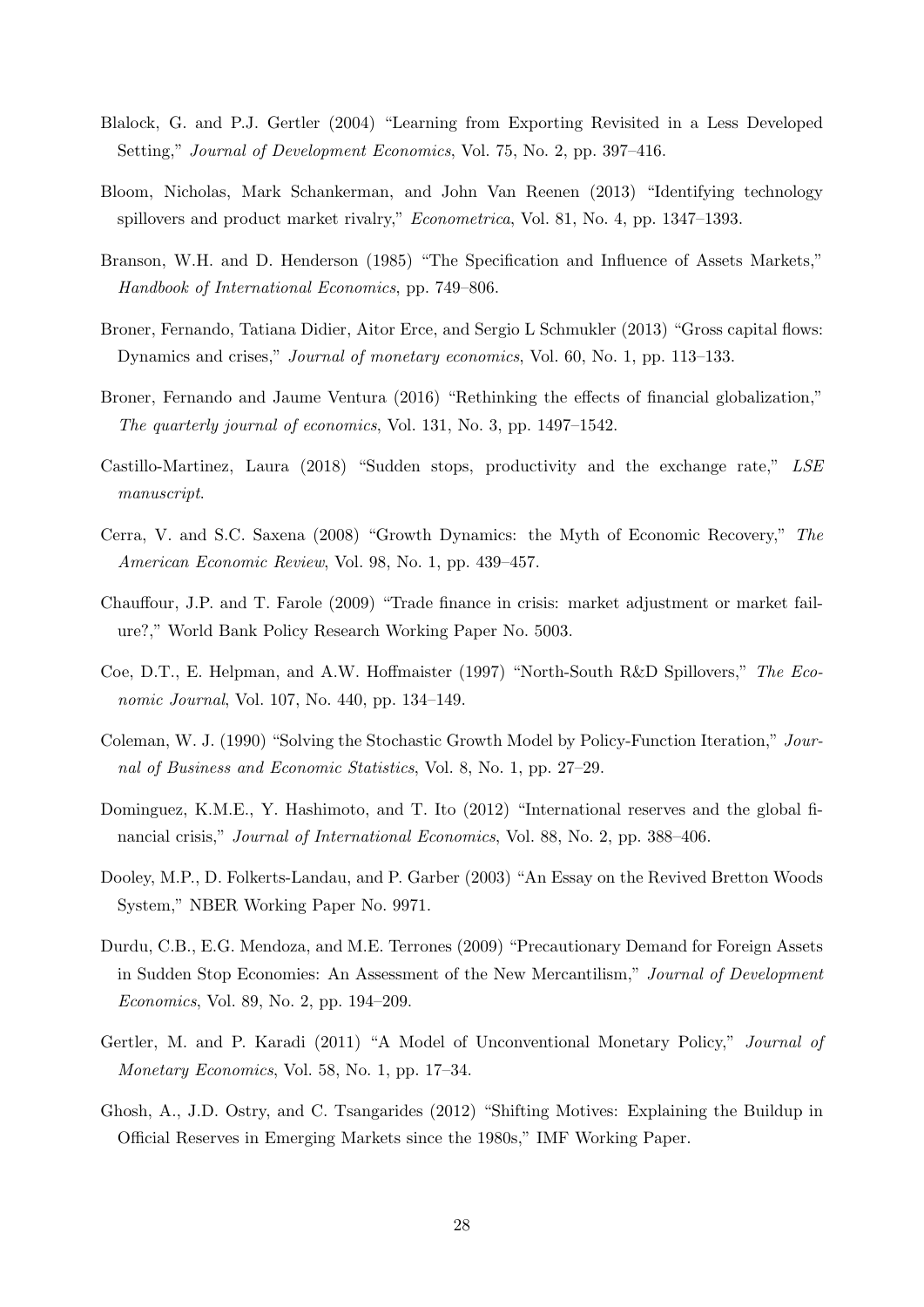- <span id="page-29-0"></span>Gourinchas, Pierre-Olivier and Olivier Jeanne (2013) "Capital flows to developing countries: The allocation puzzle," Review of Economic Studies, Vol. 80, No. 4, pp. 1484–1515.
- <span id="page-29-3"></span>Grossman, G.M. and E. Helpman (1991) Innovation and Growth in the Global Economy: MIT press.
- <span id="page-29-11"></span>Jeanne, O. and R. Rancière (2011) "The Optimal Level of International Reserves For Emerging Market Countries: A New Formula and Some Applications," The Economic Journal, Vol. 121, No. 555, pp. 905–930.
- <span id="page-29-5"></span>Keller, W. (2004) "International Technology Diffusion," Journal of Economic Literature, Vol. 42, No. 3, pp. 752–782.
- <span id="page-29-4"></span>Klenow, P.J. and A. Rodriguez-Clare (2005) "Externalities and Growth," Handbook of economic growth, Vol. 1, pp. 817–861.
- <span id="page-29-1"></span>Korinek, Anton and Luis Serven (2016) "Undervaluation through foreign reserve accumulation: Static losses, dynamic gains," Journal of International Money and Finance, Vol. 64, pp. 104– 136.
- <span id="page-29-12"></span>Kouri, P.J.K. (1981) "Balance of Payments and the Foreign Exchange Market: A Dynamic Partial Equilibrium Model," NBER Working Paper No. 644.
- <span id="page-29-7"></span>Krugman, P. (1987) "The Narrow Moving Band, the Dutch Disease, and the Competitive Consequences of Mrs. Thatcher: Notes on Trade in the Presence of Dynamic Scale Economies," Journal of development Economics, Vol. 27, No. 1-2, pp. 41–55.
- <span id="page-29-8"></span>Mendoza, E.G. (2010) "Sudden Stops, Financial Crises, and Leverage," The American Economic Review, Vol. 100, No. 5, pp. 1941–1966.
- <span id="page-29-9"></span>Mendoza, Enrique G and Vivian Z Yue (2012) "A general equilibrium model of sovereign default and business cycles," The Quarterly Journal of Economics, Vol. 127, No. 2, pp. 889–946.
- <span id="page-29-6"></span>Park, A., D. Yang, X. Shi, and Y. Jiang (2010) "Exporting and Firm Performance: Chinese Exporters and the Asian Financial Crisis," The Review of Economics and Statistics, Vol. 92, No. 4, pp. 822–842.
- <span id="page-29-10"></span>Prasad, E.S., R.G. Rajan, and A. Subramanian (2007) "Foreign Capital and Economic Growth," NBER Working Paper No. 13619.
- <span id="page-29-13"></span>Queralto, Albert (2020) "A model of slow recoveries from financial crises," Journal of Monetary Economics, Vol. 114, pp. 1–25.
- <span id="page-29-2"></span>Rajan, R.G. and A. Subramanian (2011) "Aid, Dutch disease, and manufacturing growth," Journal of Development Economics, Vol. 94, No. 1, pp. 106–118.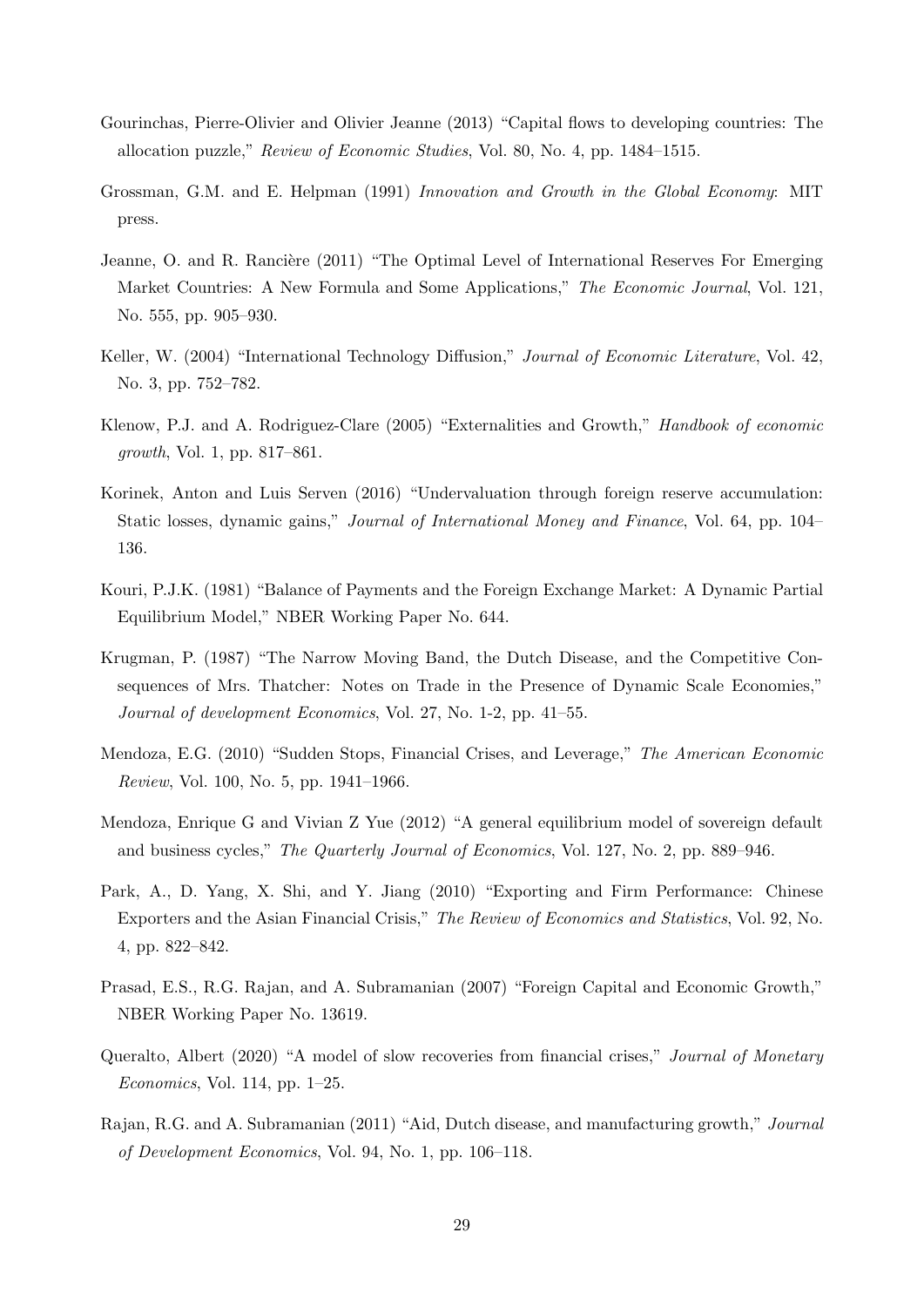- <span id="page-30-7"></span>Rodrik, D. (2006) "The Social Cost of Foreign Exchange Reserves," International Economic Journal, Vol. 20, No. 3, pp. 253–266.
- <span id="page-30-0"></span>(2008) "The Real Exchange Rate and Economic Growth," Brookings Papers on Economic Activity, pp. 365–412.
- <span id="page-30-1"></span>Rodrik, Dani (2013) "Unconditional convergence in manufacturing," The Quarterly Journal of Economics, Vol. 128, No. 1, pp. 165–204.
- <span id="page-30-3"></span>Romer, P.M. (1986) "Increasing Returns and Long-Run Growth," The Journal of Political Economy, Vol. 94, No. 5, pp. 1002–1037.
- <span id="page-30-4"></span>(1990) "Endogenous Technological Change," *Journal of Political Economy*, Vol. 98, No. 5, pp. 71–78.
- <span id="page-30-5"></span>Ronci, M.V. and J.Y. Wang (2006) Access to trade finance in times of crisis: International Monetary Fund.
- <span id="page-30-6"></span>Sandri, Damiano (2014) "Growth and capital flows with risky entrepreneurship," American Economic Journal: Macroeconomics, Vol. 6, No. 3, pp. 102–23.
- <span id="page-30-8"></span>Sosa-Padilla, César and Federico Sturzenegger (2021) "Does It Matter How Central Banks Accumulate Reserves? Evidence from Sovereign Spreads,"Technical report, National Bureau of Economic Research.
- <span id="page-30-2"></span>Young, A. (1991) "Learning by Doing and the Dynamic Effects of International Trade," The Quarterly Journal of Economics, Vol. 106, No. 2, pp. 369–405.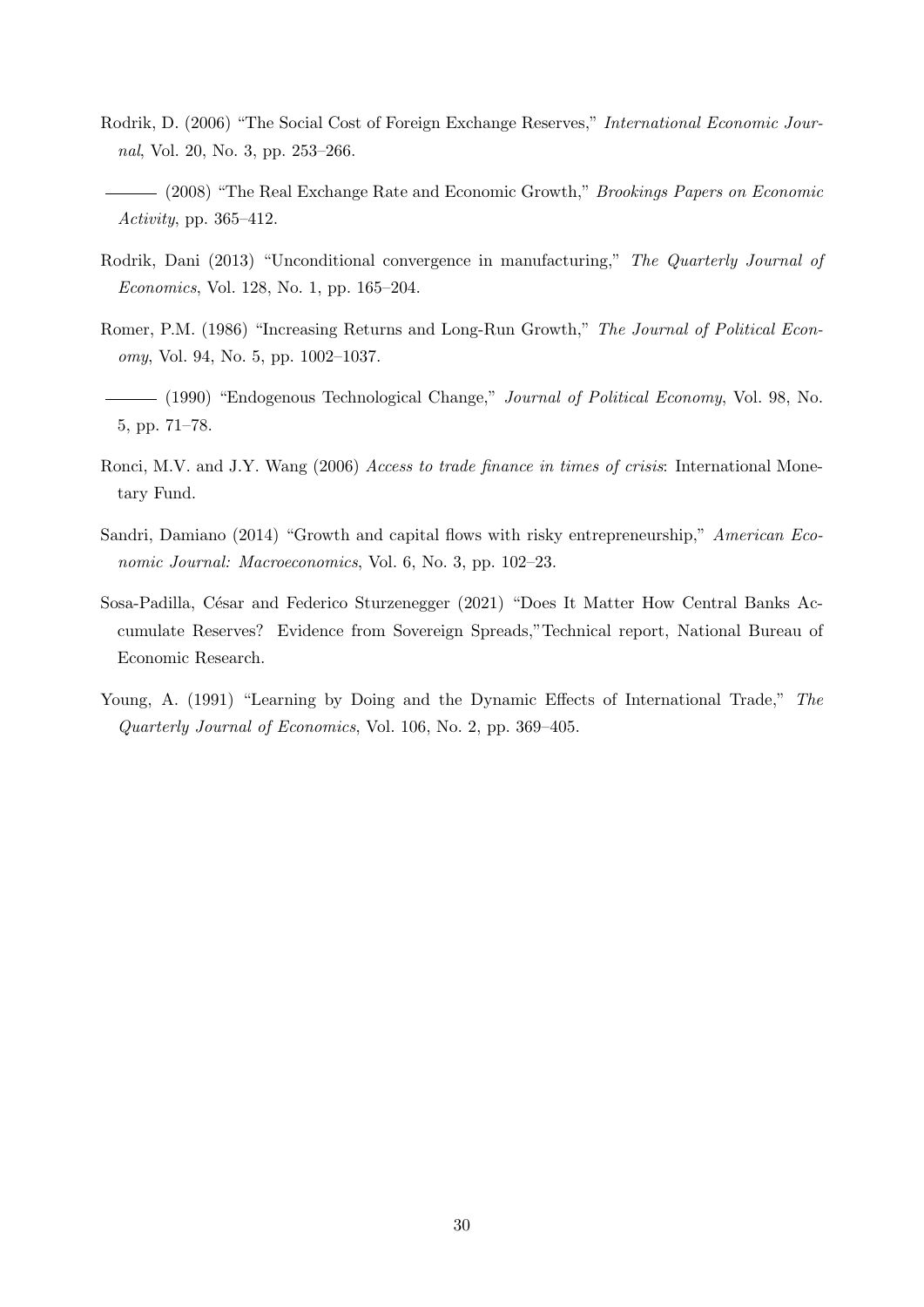# Appendix

## <span id="page-31-0"></span>A Social planner allocation

In this appendix we formally characterize the social planner allocation. The social planner chooses  $\left\{C_t^N, C_t^T, L_t^T, L_t^N, M_t, B_{t+1}, FX_{t+1}, D_t\right\}_{t=0}^{\infty}$  to maximize households' expected utility [\(1\)](#page-7-0), subject to the economy-wide resource constraints [\(25\)](#page-12-0), [\(26\)](#page-12-3) and [\(27\)](#page-12-2), the borrowing constraint [\(9\)](#page-9-1), the two constraints on reserve management [\(21\)](#page-11-2) and [\(22\)](#page-11-3) and the law of motion for the stock of knowledge  $(17).<sup>28</sup>$  $(17).<sup>28</sup>$  $(17).<sup>28</sup>$  $(17).<sup>28</sup>$  The first order conditions of the planner's problem can be written as

$$
(1 - \omega) \frac{C_t^{1-\gamma}}{C_t^N} = \lambda_t^N,
$$
  
\n
$$
\omega \frac{C_t^{1-\gamma}}{C_t^T} = \lambda_t^{SP}
$$
  
\n
$$
\alpha_N (1 - L_t^T)^{\alpha_N - 1} \lambda_t^N = \alpha_T A_t X_t^{\alpha_T} L_t^{\alpha_T - 1} M_t^{1 - \alpha_T} \lambda_t^{SP}
$$
  
\n
$$
P^M \left( 1 + \phi \frac{\mu_t^{SP}}{\lambda_t^{SP}} \right) = (1 - \alpha_T) \frac{Y_t^T}{M_t}
$$
  
\n
$$
+ \beta \xi \left( \frac{X_t}{M_t} \right)^{1 - \xi} E_t \left( \frac{\lambda_{t+1}^{SP}}{\lambda_t^{SP}} \left( \alpha_T \frac{Y_{t+1}^T}{X_{t+1}} + \kappa_{t+1} \frac{\mu_{t+1}^{SP}}{\lambda_{t+1}^{SP}} \right) \right)
$$
  
\n
$$
\lambda_t^{SP} = \beta R \left( \lambda_{t+1}^{SP} + \mu_{t+1}^{SP} \right) \tag{A.2}
$$

<span id="page-31-3"></span><span id="page-31-2"></span>
$$
\lambda_t^{SP} = \beta R^{FX} \left( \lambda_{t+1}^{SP} + \mu_{t+1}^{FX} \right) + \nu_t \tag{A.3}
$$

<span id="page-31-4"></span>
$$
\mu_t^{SP} = \frac{\mu_t^{FX}}{1 - \theta} + \frac{\theta}{1 - \theta} \lambda_t^{SP},\tag{A.4}
$$

<span id="page-31-5"></span>plus the complementary slackness conditions for the inequality constraints.  $\lambda_t^N$ ,  $\lambda_t^{SP}$ ,  $\mu_t^{SP}$ ,  $\nu_t$  and  $\mu_t^{FX}$  are the Lagrange multipliers respectively on constraints [\(25\)](#page-12-0), [\(26\)](#page-12-3), [\(9\)](#page-9-1), [\(21\)](#page-11-2) and [\(22\)](#page-11-3).

Combining equations  $(A.2)$  $(A.2)$  $(A.2)$ ,  $(A.3)$  and  $(A.4)$  gives

$$
\beta R\left(\lambda_{t+1}^{SP} + \mu_{t+1}^{SP}\right) = \beta R^{FX} \left(1 - \theta\right) \left(\lambda_{t+1}^{SP} + \mu_{t+1}^{SP}\right) + \nu_t.
$$

This expression has strong implications for the social planner's management of foreign reserves. Start by assuming that  $R^{FX} < R$ . Then the equation above implies that  $FX_t = 0$  for each  $t > 0$ . This means that if the return on foreign reserves is less than the return on foreign bonds the social planner chooses to hold a zero amount of reserves during each period. If the social planner starts with a positive amount of reserves she may use them to finance the purchase of imported inputs during the initial period, but she will choose to hold no reserves from period 1 on.

Now consider the case  $R^{FX} = R$ , so that the return on the two assets is equalized. If  $\theta = 0$ , then it is easy to see that  $B_t$  and  $FX_t$  become perfect substitutes and that the planner cares only

<span id="page-31-1"></span> $28$ For reasons discussed in the main text, the borrowing constraint [\(10\)](#page-9-3) is never binding in the planner allocation.